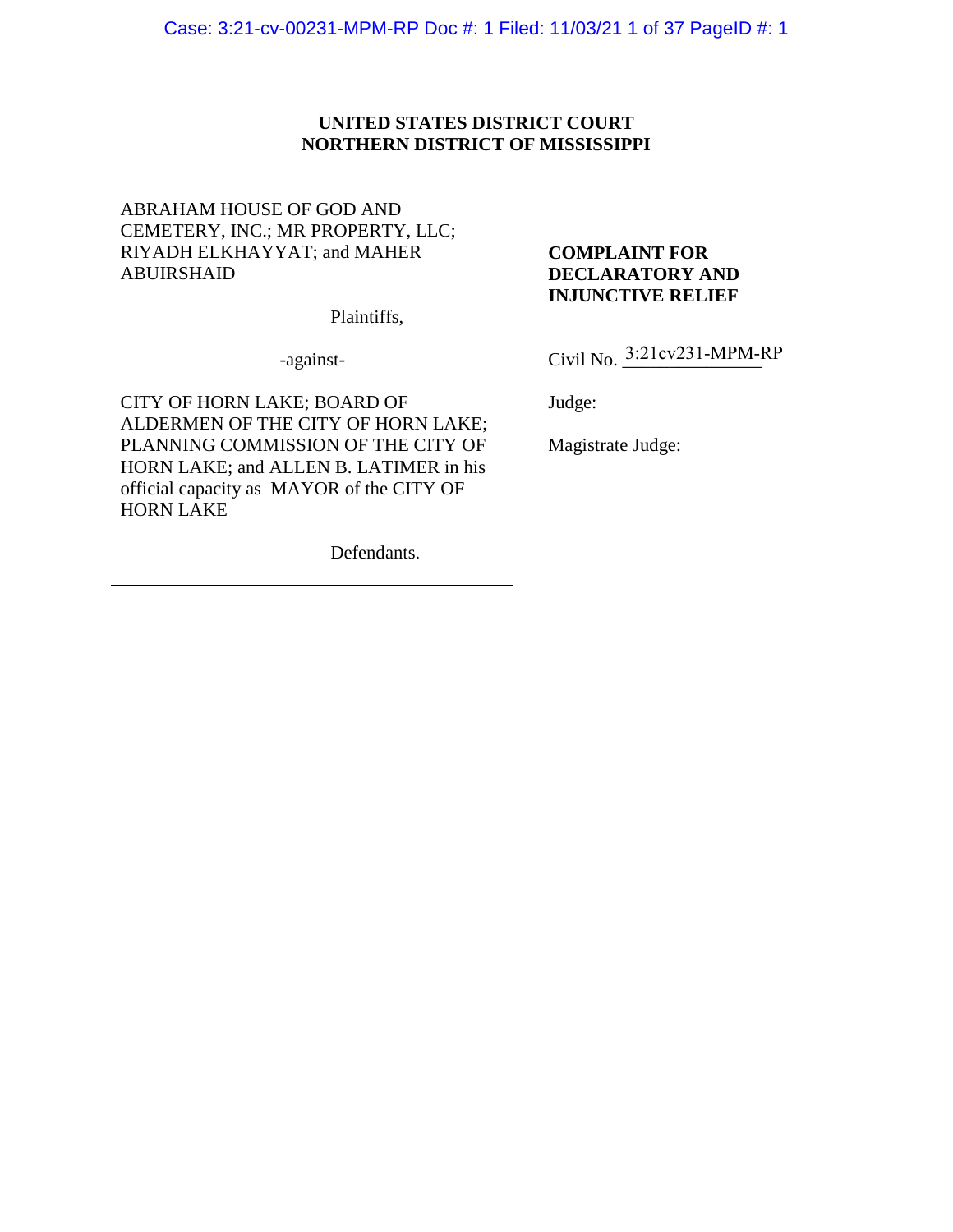#### **COMPLAINT**

1. The City of Horn Lake in DeSoto County, Mississippi, has thirteen churches but no mosque to serve local Muslim families. In fact, there is no mosque in all of DeSoto County, the third largest county in Mississippi by population, forcing families to travel to Tennessee for communal worship. Hoping to provide a dedicated and accessible spiritual home for these residents, long-time Mississippi citizens Plaintiffs Riyadh Elkhayyat<sup>1</sup> and Maher Abuirshaid set out to build a mosque—the Abraham House of God—on a piece of Horn Lake property that is zoned "as of right" for houses of worship (the "Property"). A site plan for the proposed mosque "met or exceeded" all requirements, according to staff employed by the City's Planning Commission. But the Commission nevertheless denied approval, and the City's Board of Aldermen affirmed that decision.

2. With no evidence, study, or analysis, the Board of Aldermen claimed that the proposed mosque would create traffic and violate local noise ordinances. In addition, even though numerous structures in Horn Lake far larger than the planned mosque already use the City's water supply, the Board asserted—also without evidence, study, or analysis—that the City's water mains were inadequate to support a fire sprinkler system for the building.

3. Despite the pretextual excuses for their decision, Board members did not work very hard to hide the true reason they denied approval for the project—anti-Muslim prejudice. As then-Alderman John E. Jones Jr. told the local newspaper: "I don't care what they say, their religion says they can lie or do anything to the Jews or gentiles because we're not Muslims*.*" In making his motion to reject the mosque's proposed site plan, Jones ominously warned his fellow Board

<sup>&</sup>lt;sup>1</sup> Mr. Elkhayyat also uses the shortened name "Ray Elk" and is often referred to as such.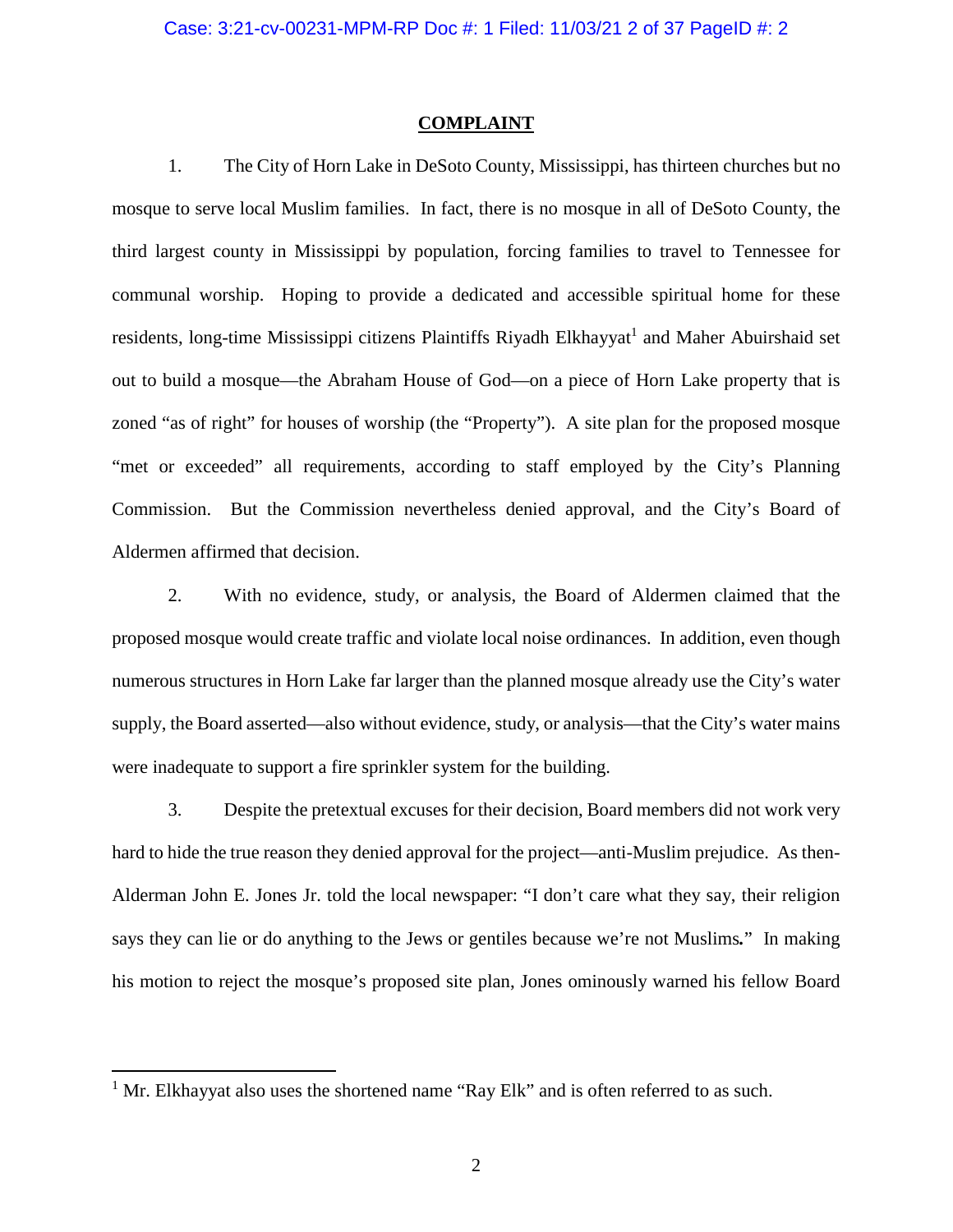### Case: 3:21-cv-00231-MPM-RP Doc #: 1 Filed: 11/03/21 3 of 37 PageID #: 3

members, "[I]f you let them build it, they will come. So I think we need to stop it before it gets here."

4. Community members have expressed similar anti-Muslim sentiment in connection with Plaintiffs' plans. In a Facebook group dedicated to opposing the proposed mosque, one local resident wrote, "This is wrong on so many levels. They are supposed to assimilate to our country, not us to theirs," to which another local resident responded, "they will never assimilate. Their religion is to take over and kill the infidel. That's us." At least one Horn Lake Alderman was a member of the group. And before the Planning Commission voted on a permit for a religious cemetery that Mr. Elkhayyat and Mr. Abuirshaid had intended to locate next to the proposed mosque, one community member cautioned that it would be the "first step to an Islamic compound." Shortly after the Planning Commission voted to deny the application for the cemetery, another community member offered to buy the land from Mr. Elkhayyat and Mr. Abuirshaid, making it clear that he did not want a mosque built on the property. When Mr. Elkhayyat and Mr. Abuirshaid refused the offer, another person told them they would only be able to build a mosque "over our dead bodies." At the Board of Aldermen hearing for the site plan application, one speaker declared that "they are not subject to our laws, they're subject to their laws." And an email sent before the hearing by a community member to the Mayor read in part: "We do not want our community fostered into a muslim community and that is what will happen." The Mayor's response: "Thank you for your very informative email concerning the development on Church Road."

5. In sum, what should have been an uncomplicated approval of the site plan for the Abraham House of God foundered in a storm of anti-Muslim bias. Indeed, during the Planning Commission meeting at which the permit for the mosque was denied, the Commission Chair—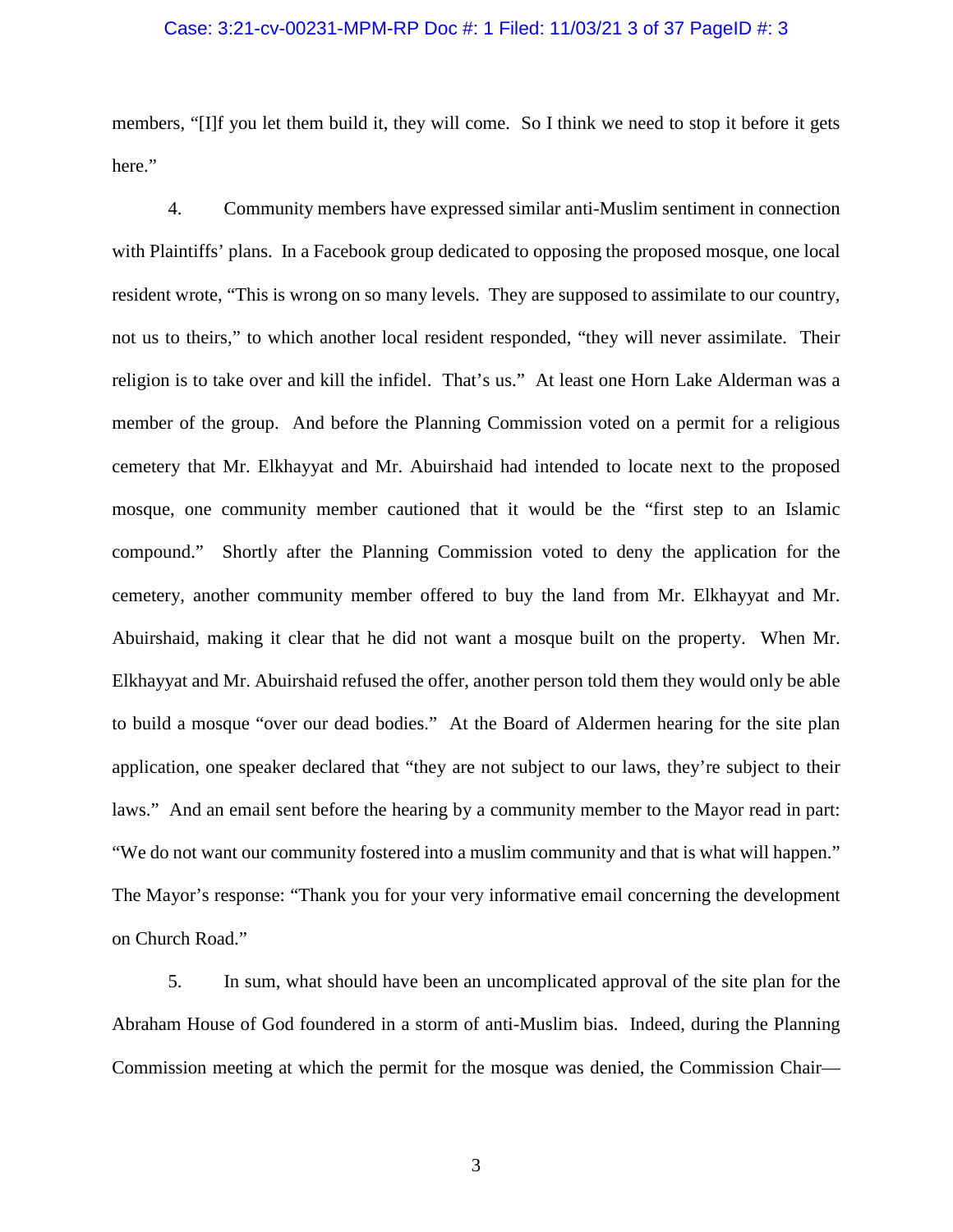### Case: 3:21-cv-00231-MPM-RP Doc #: 1 Filed: 11/03/21 4 of 37 PageID #: 4

facing a crowd of dozens of area residents who opposed the mosque—stated that the Commission understood that "majority rules." No weight was given to the right of religious liberty to which all people, regardless of their faith, are entitled. Although the property for the proposed mosque was zoned for a church as of right, and the site plan met or exceeded all zoning requirements, the Planning Commission and the Horn Lake Board of Aldermen gave into the anti-Muslim animus held by their own members and community residents. As Alderman Charlie Roberts admitted, expressing regret after the fact for his vote against the site plan, "We stepped over the line of violating not only discriminatory rights because they're Muslims, and also their freedom of religion."

6. Alderman Roberts's assessment was correct: Defendants have discriminated against Plaintiffs on the basis of religion and have violated their rights under the Religious Land Use and Institutionalized Persons Act, 42 U.S.C. § 2000c *et seq.* ("RLUIPA"), which provides heightened legal protections for individuals and groups facing discrimination in land-use decisions, as well as under the First Amendment of the United States Constitution. Plaintiffs seek declaratory and injunctive relief to redress this unlawful conduct, attorneys' fees, and costs.

### **JURISDICTION AND VENUE**

7. Plaintiffs' claims arise pursuant to 42 U.S.C. § 2000cc and 42 U.S.C. § 1983.

8. This Court has jurisdiction over Plaintiffs' claims pursuant to 28 U.S.C. § 1331 (federal question jurisdiction) and 28 U.S.C. § 1343 (civil rights jurisdiction).

9. Venue is properly set in this District pursuant to 28 U.S.C. § 1391(b), as the events or omissions giving rise to this action occurred in this District and the property that is the subject of the action is situated in this District.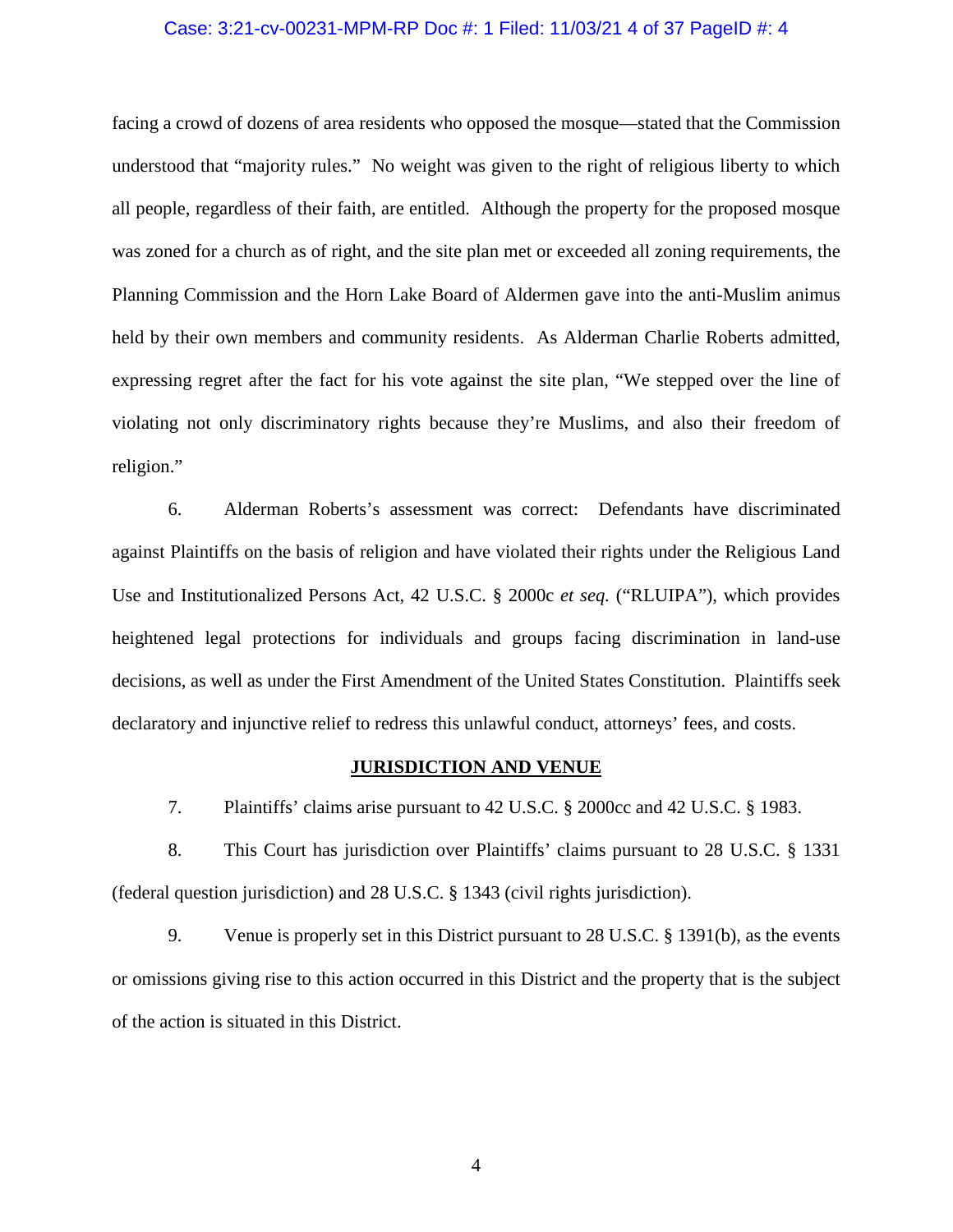#### **THE PARTIES**

### **Plaintiffs**

10. Plaintiff Riyadh Elkhayyat has resided in DeSoto County, Mississippi, for over twenty years. He is a co-founder and president of the Abraham House of God mosque, and he is a 50% member of MR Property, LLC. Mr. Elkhayyat, his wife, and their six children practice Islam. Like other Muslims in DeSoto County, the family must travel to Tennessee to worship communally at a mosque because there is no mosque in DeSoto County or otherwise nearby in Northern Mississippi. Feeling a religious duty to address this problem and give back to his community, Mr. Elkhayyat, along with his friend and fellow Muslim, Mr. Abuirshaid, formed a limited liability company and purchased property in Horn Lake to build a mosque where local Muslim families may gather in spiritual fellowship and worship.

11. Plaintiff Maher Abuirshaid has been a resident of DeSoto County for more than five years and a resident of Mississippi since 2005. He is a co-founder and vice president of the Abraham House of God mosque, and he is a 50% member of MR Property, LLC. Mr. Abuirshaid, his wife, and their three children practice Islam. Like other Muslims in DeSoto County, the family must travel to Tennessee to worship communally because there is no mosque in DeSoto County or otherwise nearby in Northern Mississippi. Like Mr. Elkhayyat, Mr. Abuirshaid felt a religious duty to create a local mosque to give the DeSoto County Muslim community a spiritual and communal home; he thus worked with his friend to purchase the Property to make their dream a reality.

12. Plaintiff Abraham House of God and Cemetery, Inc. ("Abraham House of God") is a non-profit corporation organized under the laws of Mississippi. Its articles of incorporation describe its planned activity as "religious associations" and the nature of its business is listed as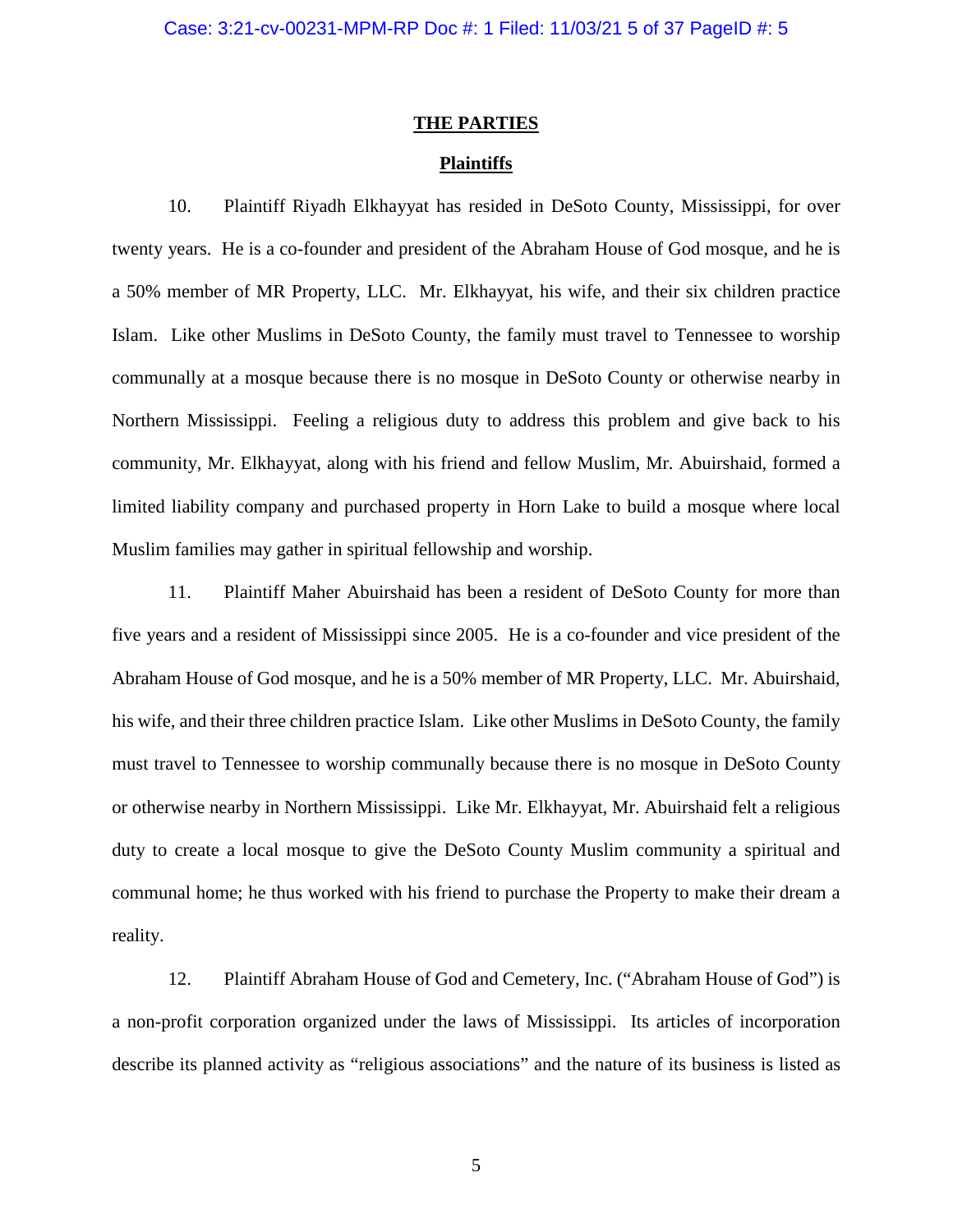### Case: 3:21-cv-00231-MPM-RP Doc #: 1 Filed: 11/03/21 6 of 37 PageID #: 6

"cemeteries and crematories" and "religious organizations," pursuant to the North American Industry Classification System standard classification system ("NAICS").

13. Plaintiff MR Property, LLC ("MR Property") is a Mississippi limited liability company, and the owner of the Property. The members of MR Property are Mr. Abuirshaid and Mr. Elkhayyat. Each member owns a 50% interest in MR Property.

### **Defendants**

14. Defendant City of Horn Lake ("Horn Lake" or the "City") is a city in DeSoto County, Mississippi.

15. Defendant Board of Aldermen is the municipal legislative body of Horn Lake.

16. Defendant Allen B. Latimer is the Mayor of Horn Lake and is named in his official capacity.

17. Defendant Planning Commission of the City of Horn Lake (the "Planning Commission") is a municipal body whose members are appointed by the Board of Aldermen and the Mayor of Horn Lake (together, the "Governing Authority"). Horn Lake's Code of Ordinances (the "Code of Ordinances") empowers the Planning Commission to "[r]eview, consider, study, and make recommendations to the mayor and board of aldermen on the following items: Proposed comprehensive plans, housing plans and other plans related to the planning and management of the physical development of the city . . . Applications for subdivisions and rezoning of land . . . [and] [a]ll other matters related to the enforcement of the above listed plans, ordinances and regulations."<sup>2</sup>

<sup>2</sup> *See* Code of Ordinances App. A, Art. III.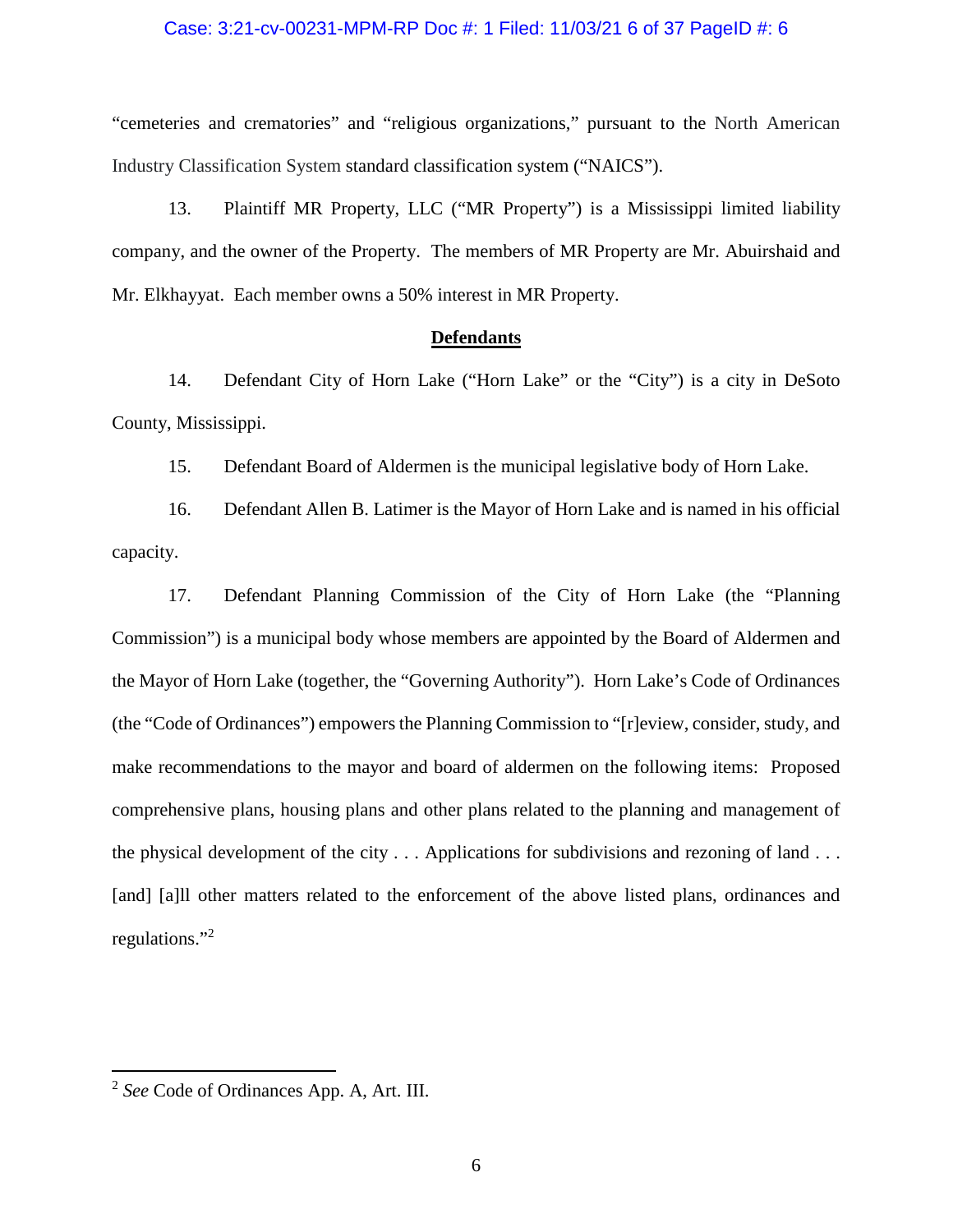# **STATEMENT OF FACTS**

# **A. Muslims in De Soto County Have No Local House of Worship**

18. Horn Lake's website lists thirteen properties used principally for religious worship in the City. All are Christian churches. The map below shows the location of the thirteen churches in Horn Lake.<sup>3</sup> There are 132 churches in DeSoto County.



19. Mr. Elkhayyat lives within walking distance of at least five Christian churches. Mr. Abuirshaid can walk to at least two Christian churches from his home.

20. There is no mosque in Horn Lake, however. Nor is there a mosque in neighboring Southaven, where Mr. Elkhayyat and Mr. Abuirshaid and their families live, or in all of DeSoto County. The nearest mosque that is open daily and offers the religious and communal activities

<sup>&</sup>lt;sup>3</sup> Although the map shows twelve pins, the pins for the First Assembly of God of Horn Lake Church, 6550 Camelot Road, and Vintage Church, 2761 Valleybrook Road, overlap due to their proximity to each other.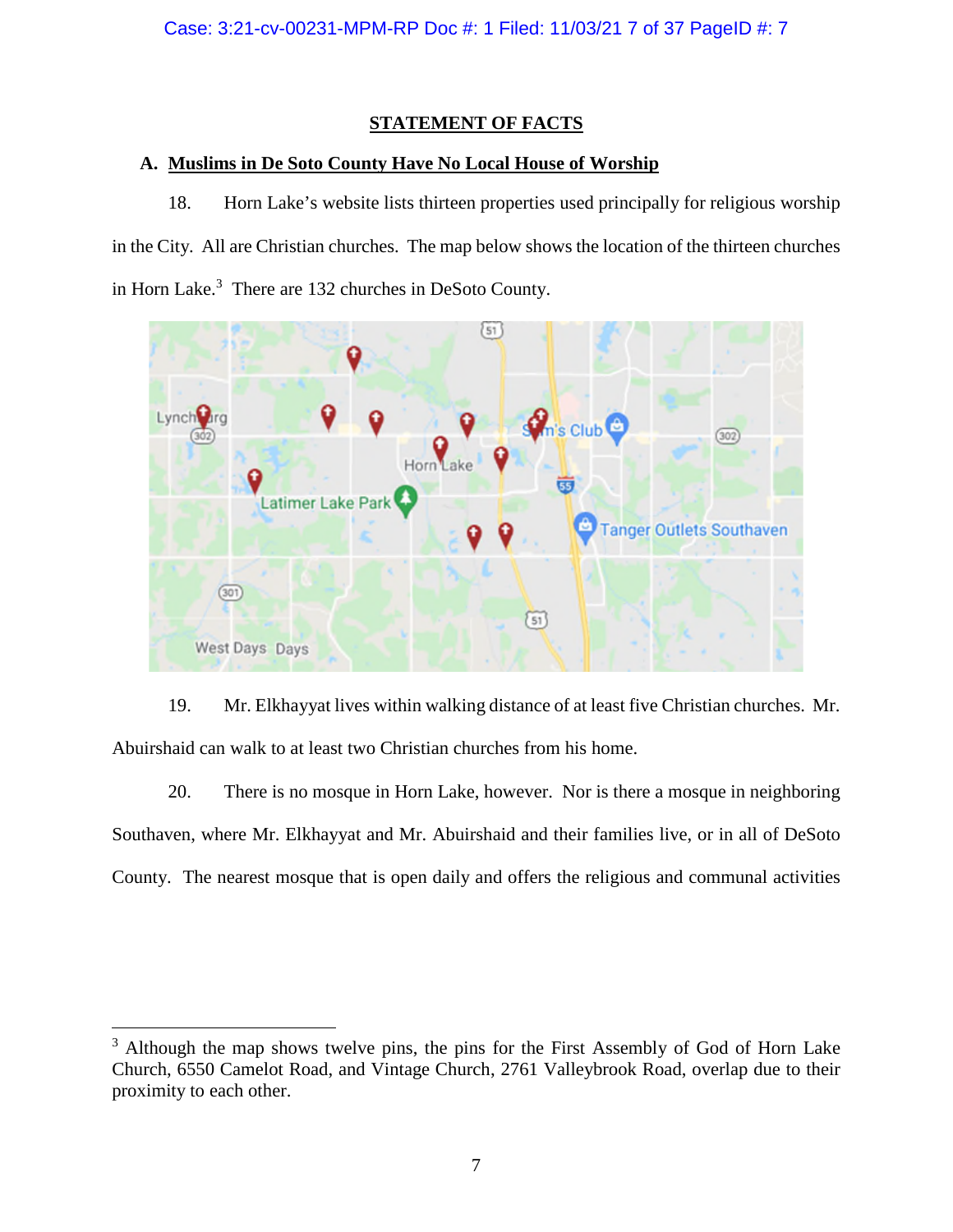### Case: 3:21-cv-00231-MPM-RP Doc #: 1 Filed: 11/03/21 8 of 37 PageID #: 8

that Plaintiffs need in a religious community is in Memphis, Tennessee, a 35- to 40-minute drive away for each family.<sup>4</sup>

21. Although there is no mosque in DeSoto County, the County is home to a thriving community of approximately 15 to 20 Muslim families, many with young children. Other Muslims live throughout Northern Mississippi, many even farther from a mosque than Mr. Elkhayyat and Mr. Abuirshaid.

22. A mosque is critical to Islamic practice. It is a spiritual home where Muslims gather to pray communally, observe Islamic holidays, instruct their children in the tenets of the faith, and, more generally, to form a local religious community.

23. With no dedicated, sacred space in which to worship, Muslims in the area including Mr. Elkhayyat and Mr. Abuirshaid and their families—have not been able to establish a local congregation to enjoy the type of spiritual bonds with their neighbors, as well as the type of religious community and support system, that a local church or other house of worship typically helps facilitate.

24. The absence of a local mosque has also made it difficult for Mr. Elkhayyat and Mr. Abuirshaid and their families, as well as other local Muslim families, to undertake group religious education of their children. The mosque that Mr. Elkhayyat and Mr. Abuirshaid and their families currently attend offers study of the Qur'an, religious and Arabic education for children, and summer activities for children, but it is impossible for their families to participate fully in these activities because of their distance from the mosque.

<sup>&</sup>lt;sup>4</sup> There are several other mosques in the Memphis area, but the others are generally not open daily and/or do not offer any religious and communal activities beyond prayer services. In any event, they are also in Tennessee and well outside of the Horn Lake and Southaven region.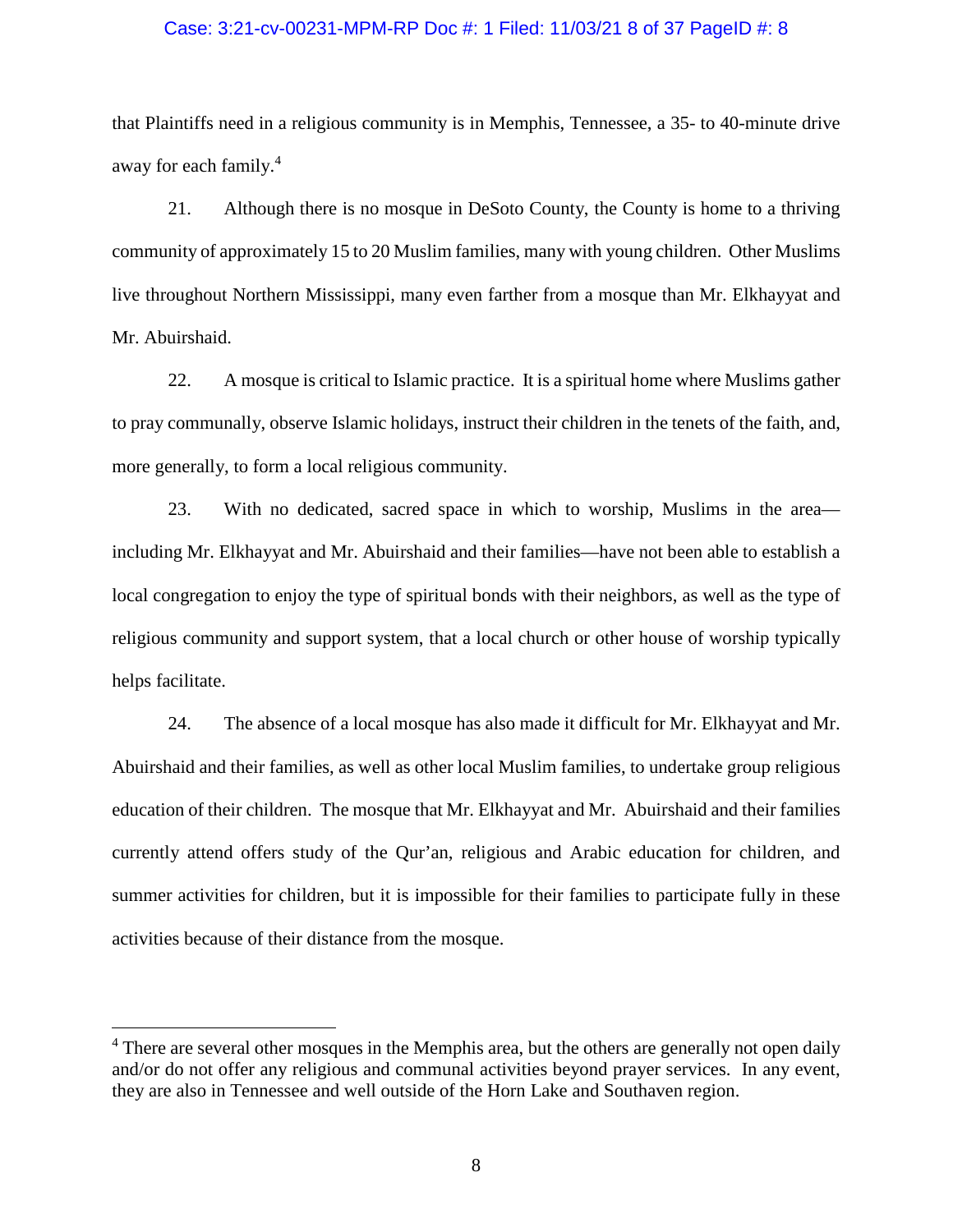### Case: 3:21-cv-00231-MPM-RP Doc #: 1 Filed: 11/03/21 9 of 37 PageID #: 9

25. In the absence of a local mosque, Mr. Elkhayyat has sent his children to attend nearby Christian churches from the age of three so that they could participate in local communal activities with their peers and learn about other faiths. Observing his children's experiences attending these churches, Mr. Elkhayyat dreamed of building a mosque nearby to allow the local Muslim community to gather close to home to engage in similar communal religious activities. He also hoped to offer his children the chance to have a more active role in their own faith. Mr. Abuirshaid similarly believes in the importance of a local mosque to his children's religious upbringing and sense of belonging. He believes that having a mosque nearby is important to teaching his children about their faith, how to read Arabic and the Qur'an, and keeping them on the correct path so that they are better Muslims, better citizens, and better people.

26. With no local mosque, engaging in sacred religious rituals is extremely difficult. For example, like many Muslims, Mr. Elkhayyat, Mr. Abuirshaid and their families believe they must attend mosque for Friday afternoon worship services, called Jum'ah. Friday is the Islamic holy day, and Jum'ah services offer the opportunity for congregate prayer and worship. But Mr. Elkhayyat, Mr. Abuirshaid, and their families are often unable to attend worship services because of the distance they must travel to reach them.

27. Nor are Mr. Elkhayyat, Mr. Abuirshaid, their families, and many other Muslims in DeSoto County able to regularly attend mosque for the five daily prayers that they are religiously required to recite. These prayers often take place at home or work, but many Muslims go to their mosque for at least some of these prayers to experience them in a communal setting and because Islam teaches that prayer in a mosque is more rewarding than prayer at home. It is, however, exceedingly difficult for Mr. Elkhayyat, Mr. Abuirshaid, and other nearby Muslims to do so on any regular basis because they have no local mosque.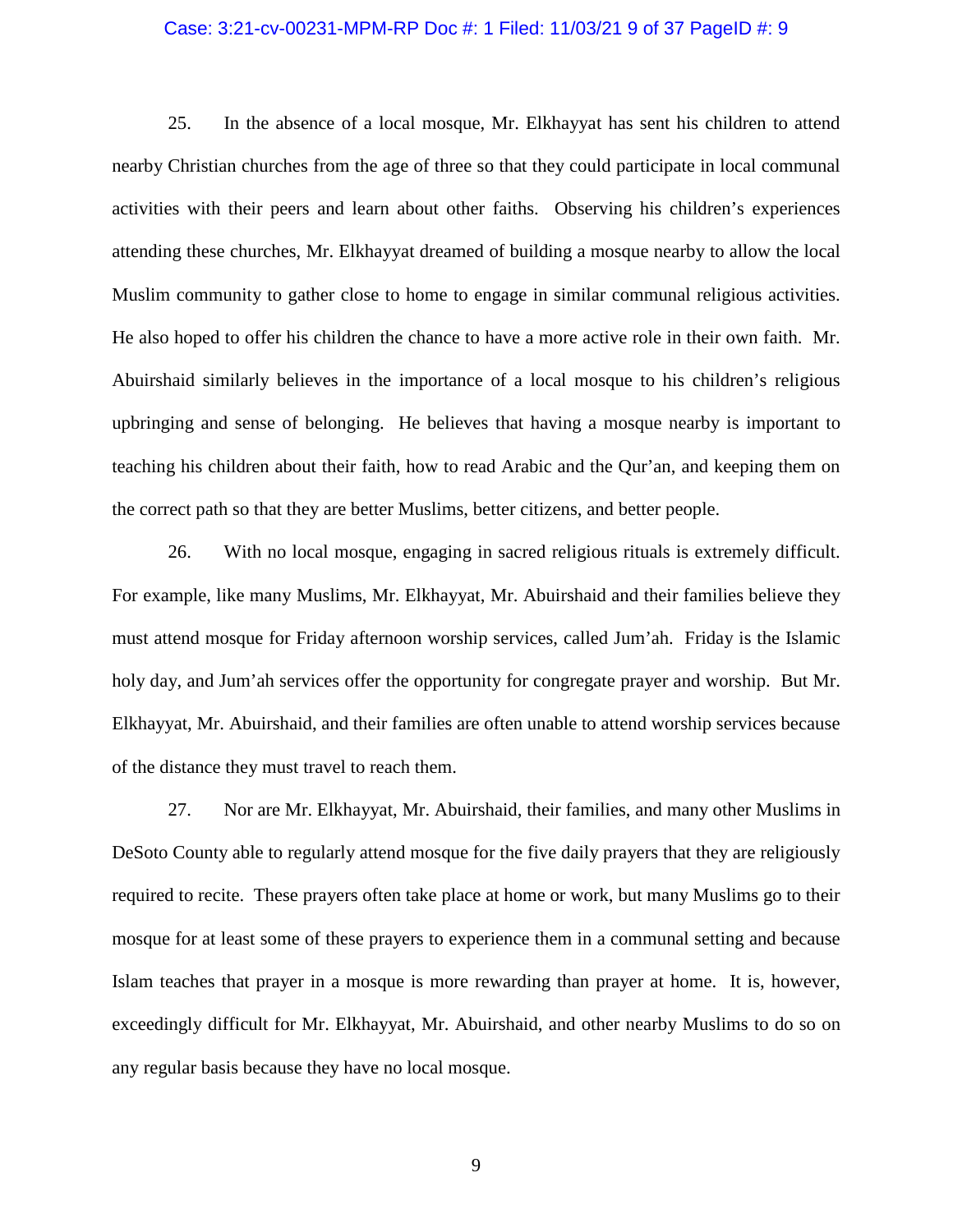### Case: 3:21-cv-00231-MPM-RP Doc #: 1 Filed: 11/03/21 10 of 37 PageID #: 10

28. The lack of a local mosque also impedes the ability of Mr. Elkhayyat, Mr. Abuirshaid, their families, and other local Muslim families to gather together in celebration and observance of Islamic holidays. The absence of a local mosque is particularly challenging during the holy month of Ramadan. Ramadan is a month of prayer, reflection, community, and fasting from dawn till sunset. Observing Ramadan is one of the five pillars of Islam that Muslims are called to follow. After breaking their fast at sunset with the evening *iftar* meal, Muslims commonly attend mosque for the evening prayer. Following the evening prayer, they often participate in religious classes or a communal activity at the mosque. Because Mr. Elkhayyat and Mr. Abuirshaid's mosque is 35 to 40 minutes away in Memphis, following these religious practices inevitably requires them and their school-age children to stay out late into the night, or forgo attending the mosque at all.

29. Although members of the Muslim community in DeSoto County have tried to make the best of the situation, Mr. Elkhayyat and Mr. Abuirshaid felt a religious calling to redress the problem by establishing a local mosque as a gift to the community. Charitable giving is another of the five pillars of Islam, and they felt compelled to give back to their community in this way. Moreover, Mr. Elkhayyat and Mr. Abuirshaid were motivated by Islamic teaching, which states that a person who performs a good deed that benefits others, such as forming an ongoing charity or building a mosque, will continue to be rewarded for his action for as long as it benefits others, even into the afterlife.

30. Although he had long felt called to build a local mosque, for many years Mr. Elkhayyat had lacked the resources and opportunity to do so. During Ramadan in 2018, however, he realized that he now had the financial wherewithal and time to finally make his religious calling a reality.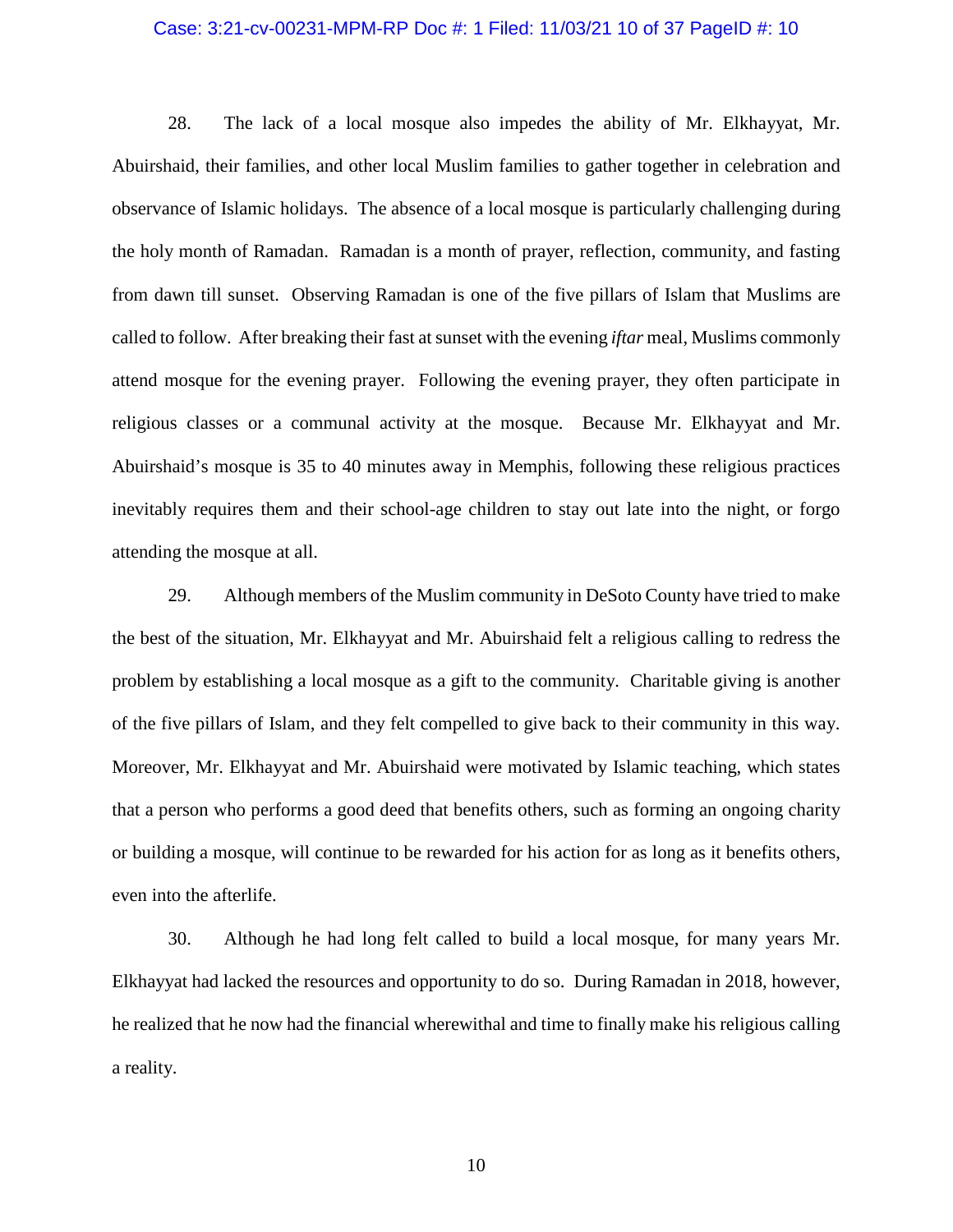### Case: 3:21-cv-00231-MPM-RP Doc #: 1 Filed: 11/03/21 11 of 37 PageID #: 11

31. Mr. Elkhayyat also intended to establish an Islamic cemetery to accompany the mosque, though he later abandoned those plans after Defendant Planning Commission denied approval for it.

32. Mr. Elkhayyat discussed his plan with Mr. Abuirshaid, who had been considering the same idea. The two spoke with other local Muslim families about their plan. Many were supportive of the plan and offered to donate money and help raise funds from neighboring communities, encouraging Mr. Elkhayyat and Mr. Abuirshaid to proceed.

33. Mr. Elkhayyat and Mr. Abuirshaid created MR Property, LLC, using each of their first initials for its name, to purchase the land on which the mosque could be built.

34. They decided to name the mosque the "Abraham House of God" and created a  $501(c)(3)$  for it. They chose the name "Abraham House of God" because Abraham is a common prophet and central figure in Islam and other religious traditions. The name was also a nod to the common origins of Christianity, Judaism, and Islam and represented a gesture of friendship and religious openness to the local Christian community. Because state law requires officers upon incorporation, Mr. Elkhayyat and Mr. Abuirshaid became the mosque's initial president and vice president, and they asked their wives to serve as secretary and treasurer, respectively. Once construction is complete, Mr. Elkhayyat and Mr. Abuirshaid plan to donate the land from MR Property to Abraham House of God and let the congregation select the mosque's leaders.

35. Defendants' conduct has precluded Mr. Elkhayyat and Mr. Abuirshaid from carrying out their religious calling to build a mosque for the community. It also has precluded the Abraham House of God from achieving its religious raison d'être: to provide a physical place of worship for Muslims within and neighboring DeSoto County. And it has prevented MR Property, LLC, from putting its property to its desired use, which is permitted by right under Horn Lake's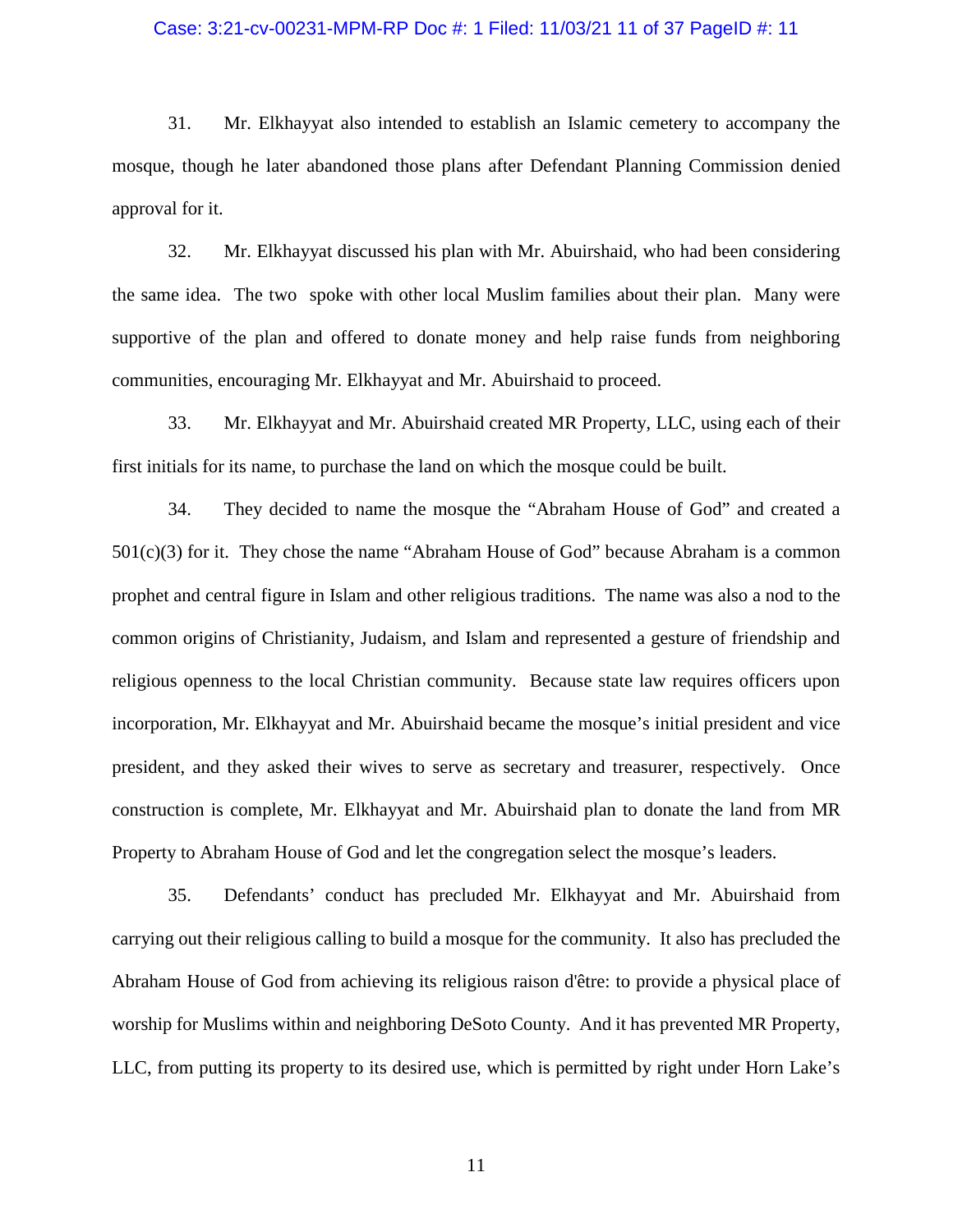### Case: 3:21-cv-00231-MPM-RP Doc #: 1 Filed: 11/03/21 12 of 37 PageID #: 12

Code of Ordinances. Defendants' conduct was motivated by religious animus toward the Plaintiffs and Islam generally. As a result, Mr. Elkhayyat, Mr. Abuirshaid, their families, and other local Muslims remain unable to fully practice their faith.

### **B. Acquisition of the Property for the Abraham House of God**

36. In 2019, Mr. Elkhayyat and Mr. Abuirshaid began searching for a property on which to build the Abraham House of God. Mr. Elkhayyat had a property in mind, an 80-acre parcel of land located west of Horn Lake Road, north of Church Road, and east of 4696 Church Road. A picture of the site on which they plan to build the mosque is below. Portions of the land are wooded, while others are open. The specific location of the planned mosque is well within the property, hundreds of feet from from Church Road. Much of the building will be surrounded by existing trees, and the design plans call for the addition of even more trees during construction.

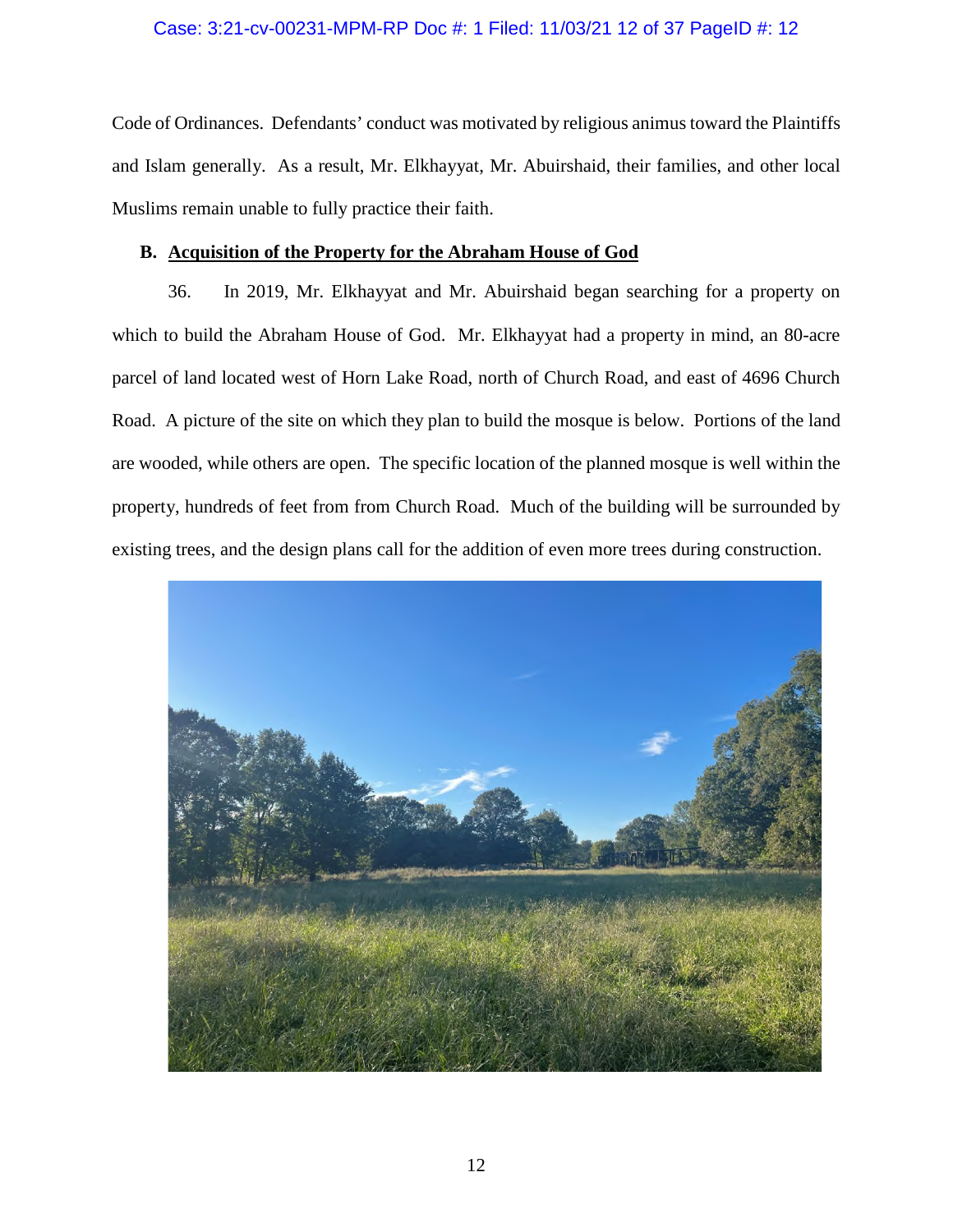### Case: 3:21-cv-00231-MPM-RP Doc #: 1 Filed: 11/03/21 13 of 37 PageID #: 13

37. Mr. Elkhayyat had considered buying the Property roughly a decade ago to use as a farm but believed it to be too expensive at the time. When Mr. Elkhayyat and Mr. Abuirshaid learned that the Property was for sale again, they made an offer, believing that they could now acquire it for a fair price. Acting on behalf of MR Property, they negotiated and agreed on a purchase price with the owner and formally purchased the Property in 2019. Mr. Elkhayyat and Mr. Abuirshaid each paid 50% of the down payment and took out a mortgage on the Property.

38. Mr. Elkhayyat and Mr. Abuirshaid continue to ensure that monthly mortgage payments are made on the Property, as well as real estate taxes.

39. The Property is abutted by large, sparsely developed properties to the north, east, and west. Across the street is the Bonne Terre Inn, an event and wedding venue, as well as a subdivision with private homes. Less than one mile to the west, on the other side of Church Road, is the Hinds Chapel United Methodist Church. Approximately one mile to the east, at the corner of Horn Lake Road and on the other side of Church Road, is the New Bethlehem Presbyterian Church and Cemetery. The Church Road Baptist Church is less than one and a half miles east of the Property on Church Road. Horn Lake High School is less than two miles east of the Property on Church Road. A number of these large developments are extremely close to the road, often with only a parking lot between the structure and the road. Many of the local churches have cemeteries abutting them.

40. The Property was (and remains) zoned as Agricultural Residential ("AR"). Under the Horn Lake Code of Ordinances, properties located in AR districts may be used for churches by right. $5$ 

<sup>&</sup>lt;sup>5</sup> See Code of Ordinances App. A, Art. XII. City Planning Director Ethan Greene later confirmed this in a September 3, 2020, letter to Nicholas Kreunen, a Project Engineer for the mosque, writing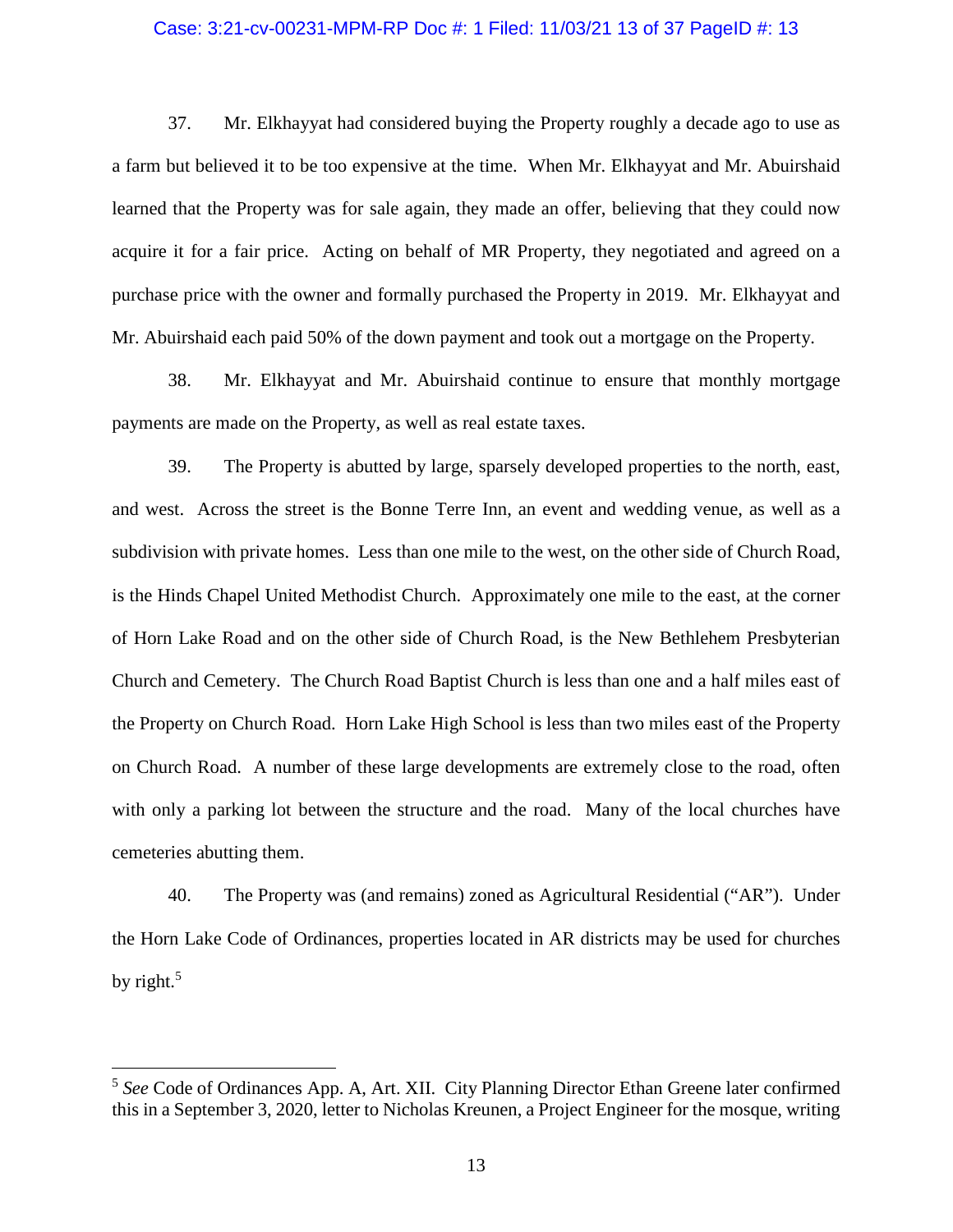### Case: 3:21-cv-00231-MPM-RP Doc #: 1 Filed: 11/03/21 14 of 37 PageID #: 14

41. "Church" is defined under Horn Lake's Code of Ordinances as "[a] building used principally for religious worship, but the word church shall not include or mean an undertaker's chapel, funeral building, a religious educational institution or parochial school or day care center."<sup>6</sup>

42. Because the property was larger than necessary for the planned religious cemetery and mosque, Mr. Elkhayyat and Mr. Abuirshaid decided that they would seek to subdivide the land so that they could also install residential homes on it. Inspired by Islamic communities they had heard about elsewhere in the country, Mr. Elkhayyat and Mr. Abuirshaid hoped that some members of the mosque community would choose to live in the subdivision so they could walk to daily prayer services, just as many Christian community members live in walking distance of their Christian churches.

43. To go forward with their planned development, Mr. Elkhayyat and Mr. Abuirshaid were aware that they would need certain approvals from the City. They would need to seek approval to subdivide the Property for (1) the proposed residential use and (2) the mosque and cemetery. In addition, while a church is permitted in an AR District by right, a cemetery is not. Thus, they would need to seek a conditional-use permit for the proposed cemetery. And finally, they would need to obtain approval of a site plan for the mosque and any other building on the Property, with the exception of single-family detached dwellings.<sup>7</sup>

44. Before purchasing the Property, Mr. Elkhayyat had asked a friend who knew Mayor Latimer personally to help arrange a meeting with the Mayor to discuss the project. Mr. Elkhayyat,

that "[p]er current Horn Lake zoning regulations, 'Church' is a use permitted by right in AR zoning."

<sup>6</sup> *See* Code of Ord. App. A, Art. II, B.

<sup>7</sup> *See* Code of Ord. § 25-54.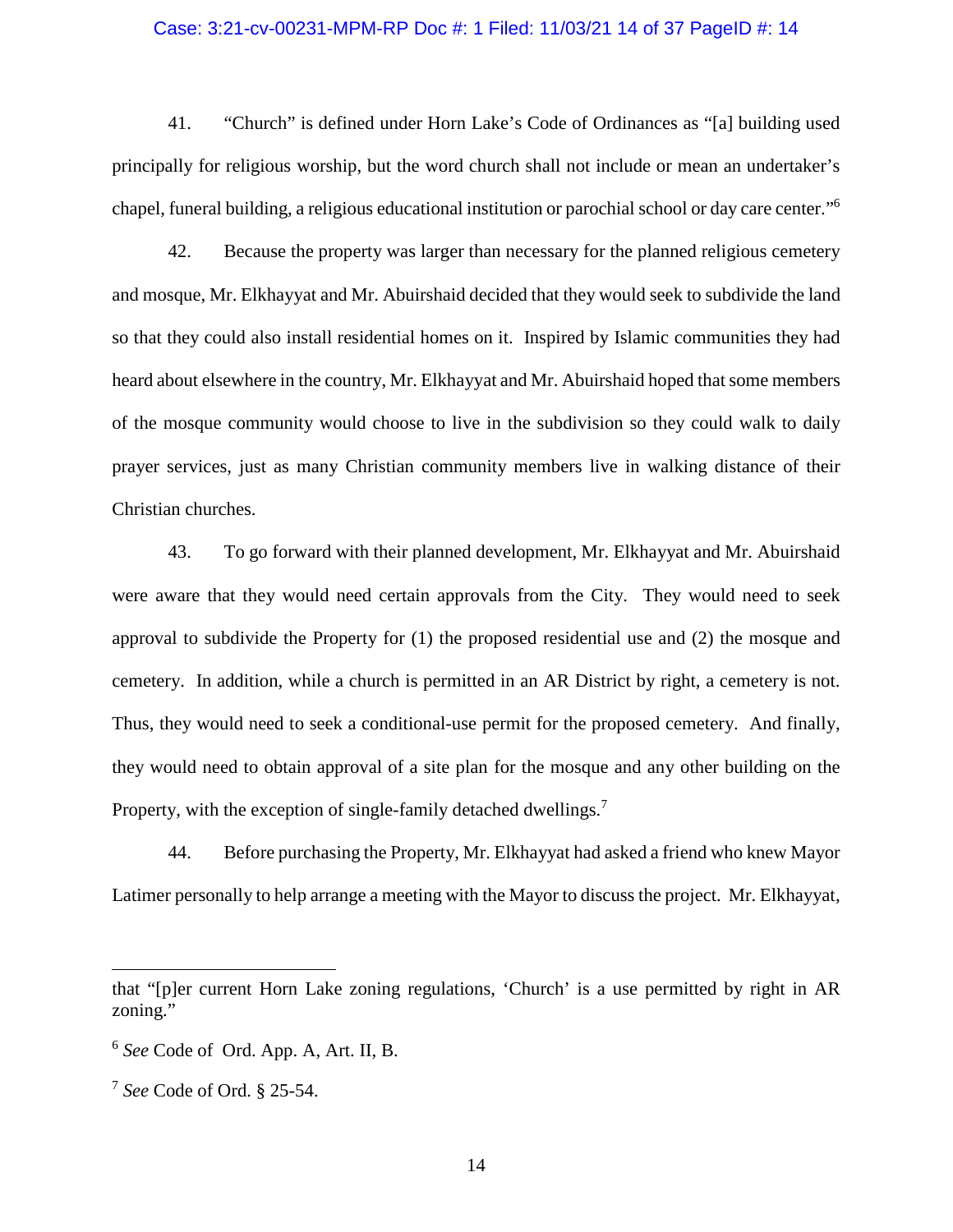### Case: 3:21-cv-00231-MPM-RP Doc #: 1 Filed: 11/03/21 15 of 37 PageID #: 15

Mr. Abuirshaid, and Mr. Elkhayyat's friend met with Mayor Latimer at the end of 2019 and showed him a sketch of the plans, which included the proposed residential subdivision, the mosque, and the cemetery. Mayor Latimer informed Mr. Elkhayyat and Mr. Abuirshaid that, as long as the plans satisfied local zoning requirements, there would not be any issues and they would be able to proceed.

45. After speaking with Mayor Latimer and purchasing the Property, Mr. Elkhayyat hired Civil Link, an engineering consulting firm to develop and draft a site plan, architectural plans, and related documents for submission to the City.

### **C. Mr. Elkhayyat's Application for Subdivision of the Property**

46. Under the City's Code of Ordinances, the Planning Commission reviews all subdivision plans and makes a recommendation to the Governing Authority (the Mayor and the Board of Aldermen).<sup>8</sup>

47. The purpose of the subdivision chapter of the Code of Ordinances is to "provide for . . . minimum standards of physical improvements in new subdivisions; for adequate open spaces for traffic, utilities, firefighting apparatus, recreation, light and air, and for distribution of population and traffic."<sup>9</sup> Subdivisions are required to have "the proposed water system approved by the appropriate state agency . . . large enough to furnish an adequate water supply and fire protection to every lot."<sup>10</sup> Installation of the water system and fire hydrants are subject to the approval of the Mayor, the Board of Aldermen, and the city engineer.<sup>11</sup>

<sup>8</sup> *See* Code of Ord. App. A, Art. XI, A.

 $9^9$  Code of Ord. § 34-1.

 $10 \text{ Code of Ord. }$  § 34-61.

 $11$  *Id.*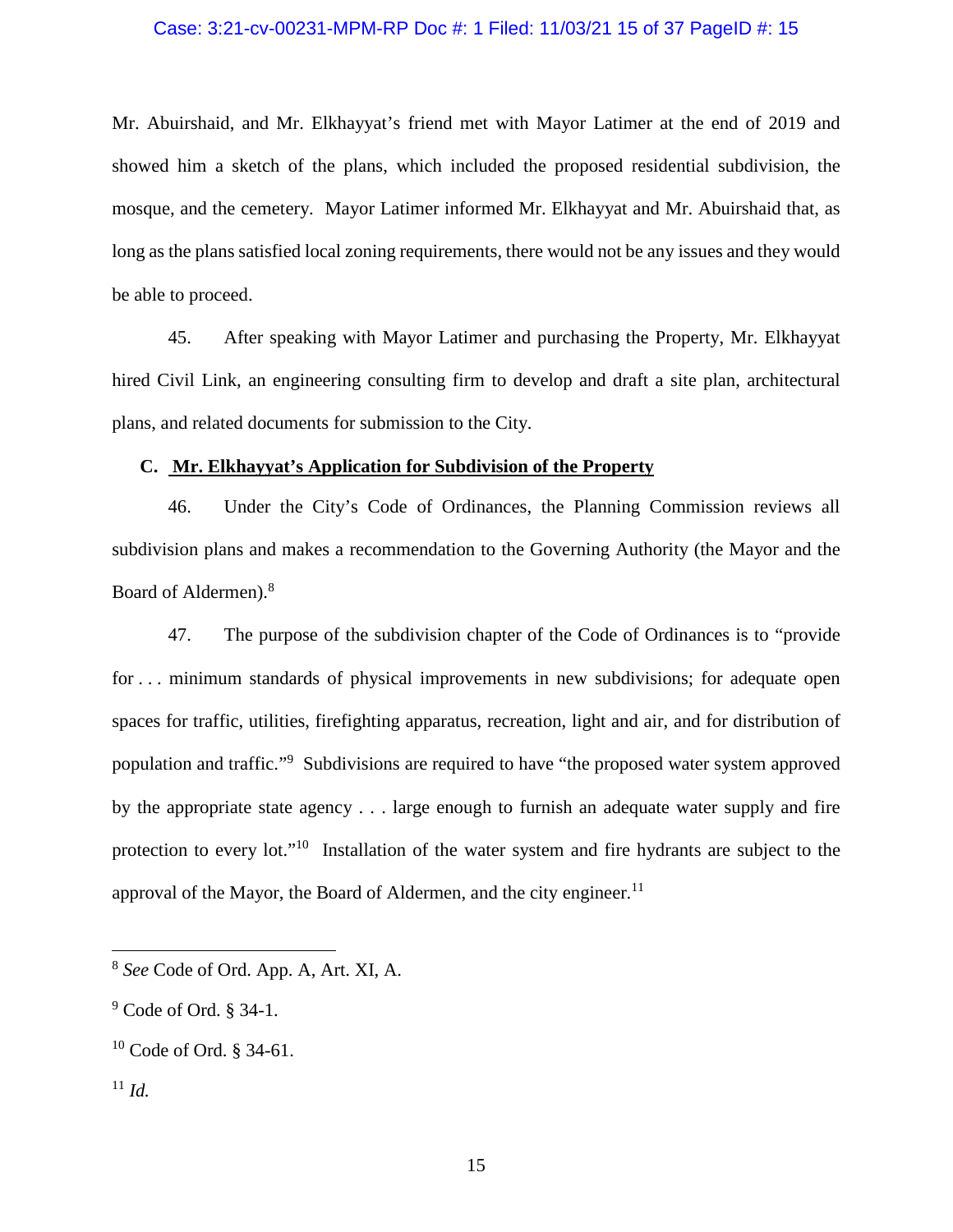### Case: 3:21-cv-00231-MPM-RP Doc #: 1 Filed: 11/03/21 16 of 37 PageID #: 16

48. A subdivision of four or more lots is considered a "major subdivision" and requires City approval.<sup>12</sup> The Code of Ordinances requires the developer of a major subdivision to submit a sketch plat, preliminary plat, and final plat as part of the subdivision approval process. The purpose of the sketch plat is to allow the developer to consult informally with Planning Commission staff before preparation and submission of a preliminary and final plat application to the Planning Commission.<sup>13</sup> The developer is then required to submit the preliminary plat to the Planning Commission for approval. If, after the recommendation of the city engineer, the Planning Commission finds that the preliminary plat satisfies the subdivision requirements of the Code of Ordinances, it "shall approve" the preliminary plat.<sup>14</sup> If the Planning Commission finds otherwise, "it shall specify the objections found to such plat" and may disapprove the plat or approve it conditionally upon "specific changes" being made prior to its submission to the Mayor and Board of Aldermen.<sup>15</sup> The developer may then proceed with preparation of construction plans and the final plat "with reasonable assurance that no major changes will be required or made at a later stage of the approval process."<sup>16</sup>

49. On July 1, 2020, Mr. Elkhayyat and MR Property submitted a preliminary "Subdivision Application" to the Planning Commission. The application requested approval for "Turkey Creek," a residential subdivision that would include 24 lots, each designated for an entire home, and noted that the proposed land use for the Property would be "residential and Church."

<sup>12</sup> *See* Code of Ord. § 34-25.

<sup>13</sup> *See* Code of Ord. § 34-28(a).

<sup>14</sup> Code of Ord. § 34-29(b).

<sup>&</sup>lt;sup>15</sup> Code of Ord. § 34-29(c).

<sup>&</sup>lt;sup>16</sup> Code of Ord. § 34-29(g).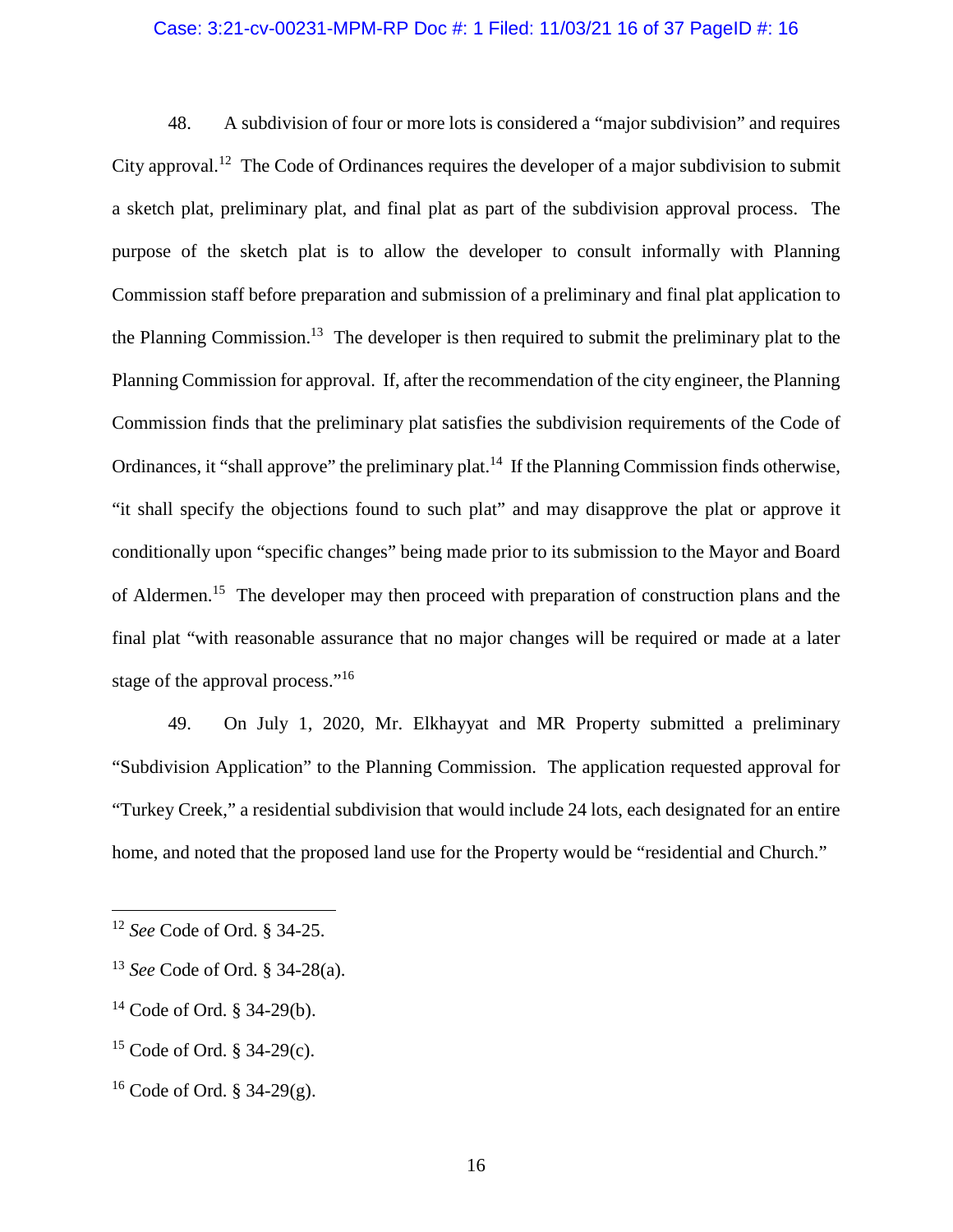#### Case: 3:21-cv-00231-MPM-RP Doc #: 1 Filed: 11/03/21 17 of 37 PageID #: 17

50. On August 10, 2020, the Planning Commission held a meeting, at which the Planning Commission unanimously voted to approve the preliminary Turkey Creek Subdivision.

51. Commission members did not specify any concerns or objections about noise, traffic, water main or fire sprinkler capacity, or any other potential issues with regard to the proposed Turkey Creek Subdivision and its 24 lots. The Planning Commission approved the preliminary Turkey Creek Subdivision without any conditions or required changes.

# **D. Mr. Elkhayyat's Application for a Conditional-Use Permit for the Proposed Cemetery**

52. On July 1, 2020, along with the Subdivision Application, Mr. Elkhayyat submitted an application for a conditional-use permit for a cemetery/memorial park on the property, noting that the Property would be used as a "Church and cemet[e]ry."

53. A conditional use is "a use that would not be appropriate generally or without restriction within a particular zone district but which . . . may be permitted within a particular zone district . . . if specific provisions for such conditional uses are made in this Zoning Ordinance."

54. Applicants for conditional-use permits must adequately address whether the use will (a) substantially increase traffic hazards or congestion, (b) substantially increase fire hazards, (c) adversely affect the character of the neighborhood, (d) adversely affect the general welfare of the City, (e) overtax public utilities or community facilities, or (f) conflict with the City's comprehensive plan.

55. The Planning Commission reviews the conditional-use application and makes a recommendation to the Governing Authority to approve or reject the application. The Planning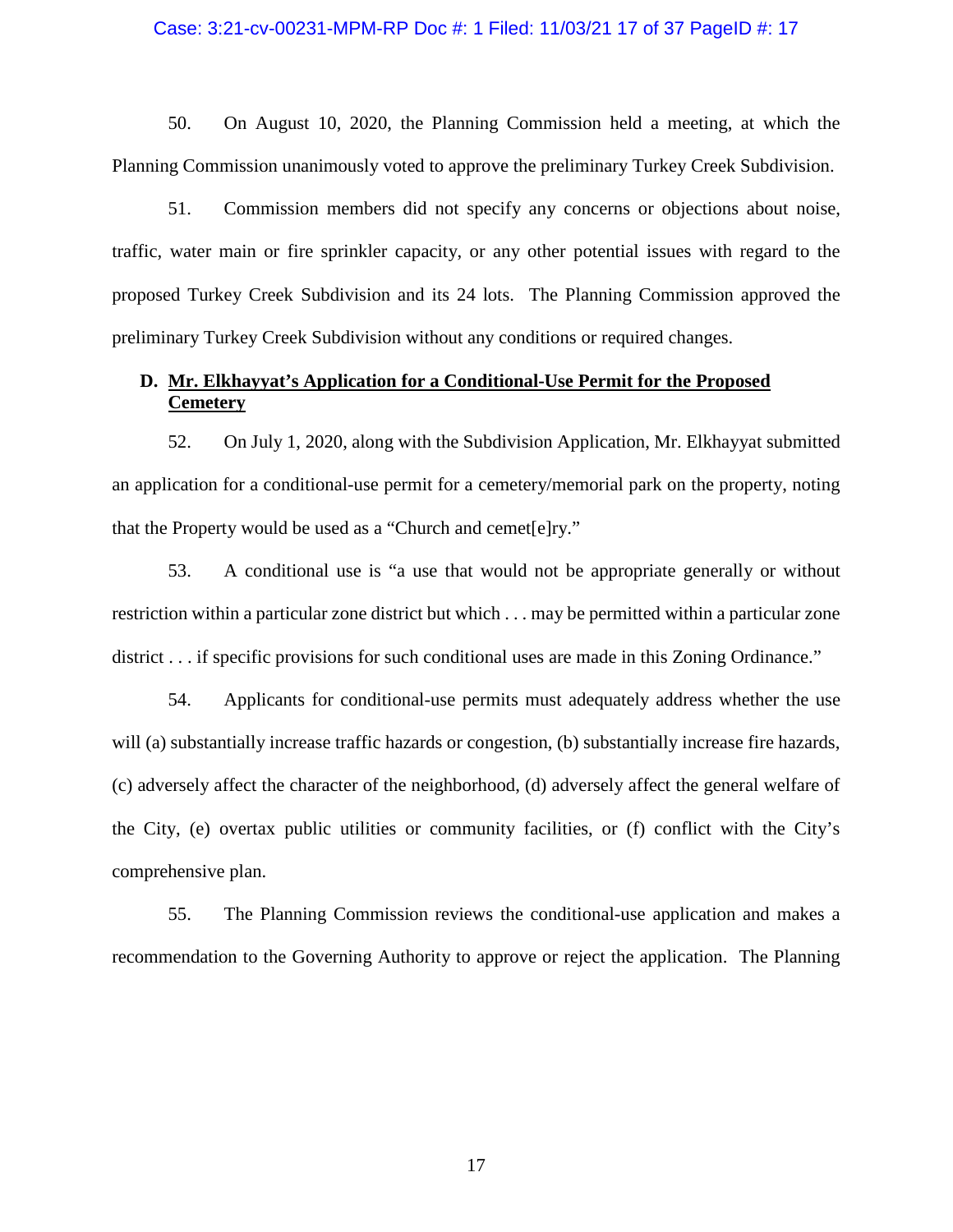# Case: 3:21-cv-00231-MPM-RP Doc #: 1 Filed: 11/03/21 18 of 37 PageID #: 18

Commission is required to provide the Governing Authority with written findings concerning the proposed application.<sup>17</sup>

56. In a July 23, 2020, letter to Planning Director Greene, Civil Link engineer Nicholas Kreunen addressed these factors, explaining:

This conditional use will not substantially increase traffic hazards or congestions for the area. Traffic increase will be very marginal. This Cemetery will not increase fire hazards to the area in anyway. This cemetery and memorial park will not adversely affect the character of the neighborhood. . . . This use will not overtax utilities in any way. The cemetery/Memorial Park will not increase the usage of any streets, schools, or public utilities.

57. The Planning Commission staff agreed with this assessment, concluding in a July

27, 2020, report that the "proposed conditional use meets" the required criteria and recommending

that the Planning Commission submit the conditional-use application to the Board of Aldermen

and Mayor with a recommendation for approval.

58. In a second report prepared for the Planning Commission's August 31, 2020,

meeting, the staff again recommended approval of a conditional-use permit for the cemetery.

59. In the report, the Planning Director also alluded to complaints he had received about

a mosque being constructed on the Property:

Considering the number of inquiries I have received on this packet, I want to reiterate a few things here: the only thing to consider when determining the conditional use in this case is whether a cemetery will be opposed to the nature of agricultural residential, particularly the elements listed above. This will, and you may reiterate it on public record if you'd like, in *no way* effect any future plans for approval, including commercial or multifamily. The nature of the church that could accompany this should not be considered. You will have a chance to decide that during a site plan review. This application has no bearing on churches or other religious buildings. (emphasis in original).

60. On August 31, 2020, the Planning Commission considered Mr. Elkhayyat's

application for a conditional-use permit.

<sup>17</sup> *See* Code of Ord. App. A, Art. X, C.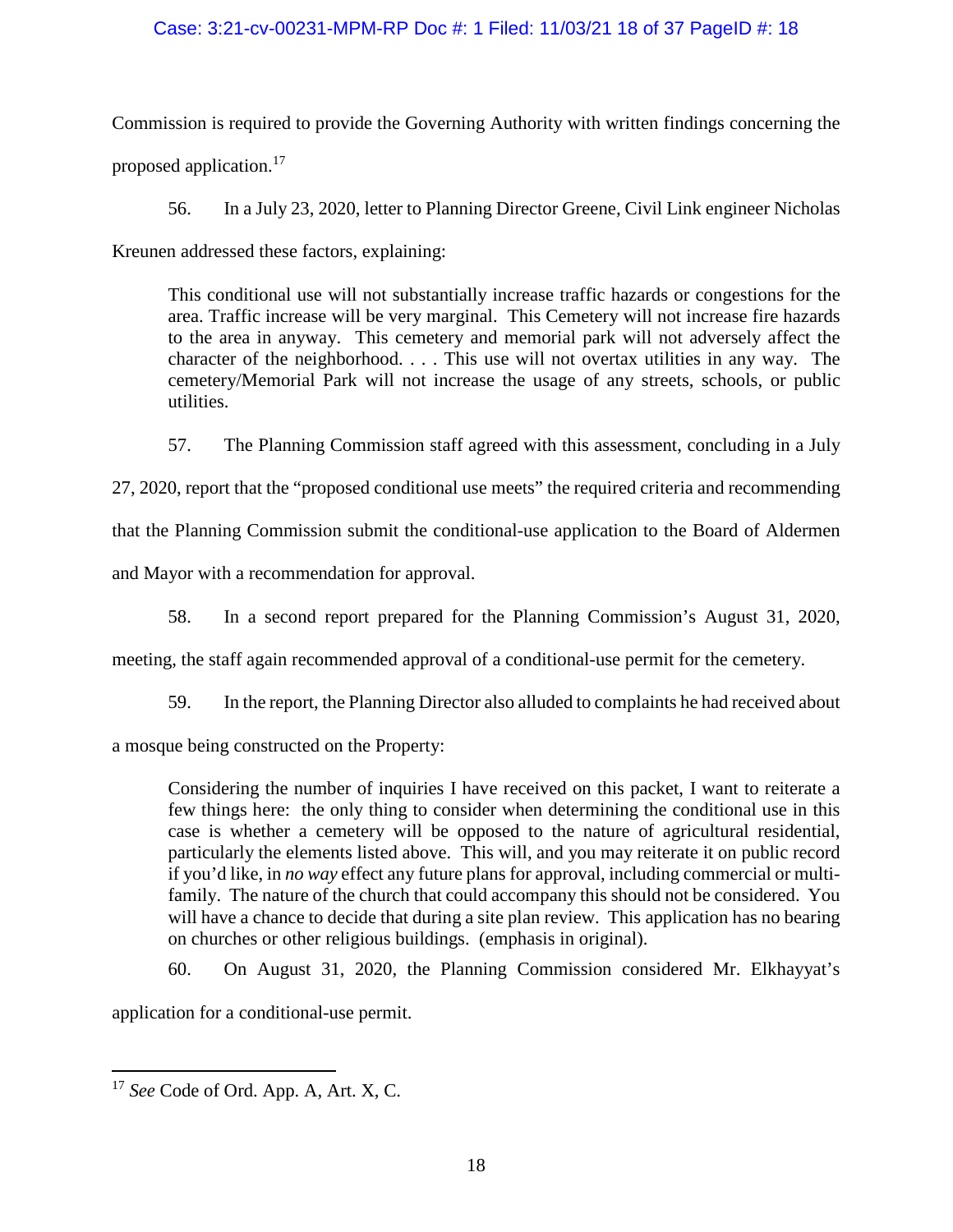### Case: 3:21-cv-00231-MPM-RP Doc #: 1 Filed: 11/03/21 19 of 37 PageID #: 19

61. Although the requested permit did not pertain to the proposed mosque, those in attendance made their opposition to a mosque known. One local resident declared that the cemetery was the "first step to an Islamic compound." A married couple argued that "calls to prayer would be heard for miles several times a day, often early in the morning."

62. The anti-Muslim comments made during the August 31 Planning Commission meeting echoed sentiments posted in a Facebook Group called "Turkey Creek Development," which was formed to oppose the mosque. In one comment, a local resident wrote that the "cost [of the mosque] doesn't matter. They get funding from overseas." Another commenter wrote, "Its called [a] takeover . . . thats hat they do. Look at Minnesota. Look at congress." The same resident later commented on his own post, writing, "This is wrong on so many levels. They are supposed to assimilate to our country, not us to theirs," to which another local resident responded, "[T]hey will never assimilate. Their religion is to take over and kill the infidel. That's us." "Bingo," another user responded.

63. Members of the Facebook Group also designed flyers; shared information about and encouraged attendance at the August 31 Planning Commission meeting and later Board of Aldermen meetings; and collected petition signatures to oppose the plans for the Property.

64. After hearing public comment at the August 31 meeting, the Planning Commission unanimously voted to recommend denying a conditional-use permit for the cemetery. The Commission did not provide any verbal or written explanation whatsoever for the denial. Nor did it issue written findings to the Governing Authority, as required by the Code of Ordinances.

65. After the meeting ended, a community member approached Mr. Elkhayyat and Mr. Abuirshaid outside Horn Lake City Hall with an offer to buy the land, making it clear that he did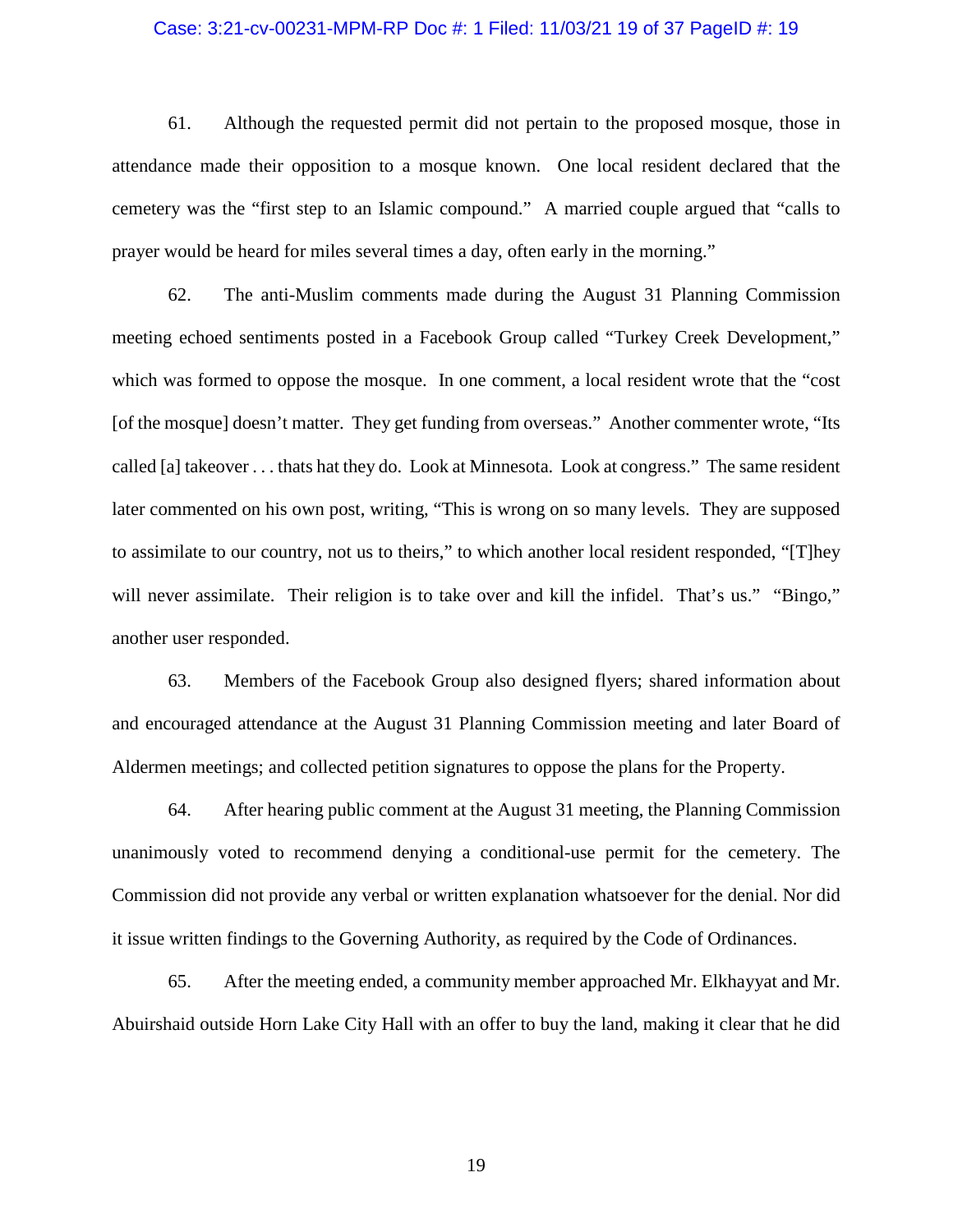### Case: 3:21-cv-00231-MPM-RP Doc #: 1 Filed: 11/03/21 20 of 37 PageID #: 20

not want a mosque built on the property. When they declined the offer, another person told them that they would only be allowed to build a mosque "over our dead bodies."

66. The anti-Muslim sentiment expressed at the meeting, the Planning Commission's complete disregard for the assessment of its own staff, and the Planning Commission's failure to provide any explanation for its recommendation to deny the application, show that the Planning Commission's vote was motivated by unsubstantiated, discriminatory fears about the mosque that would be associated with the cemetery and the Islamic faith of Mr. Elkhayyat and Mr. Abuirshaid.

67. Members of the Facebook Group applauded the decision and urged people to "keep the people in office that oppose this mosque," expressing the concern that "they are going to continue to try to appeal and come back with new proposals. It may be shut down for now but a change in a few seats could change things for us in a bad way."

### **E. Plaintiffs' Scaled-back Plans for the Property**

68. Mr. Elkhayyat and Mr. Abuirshaid were taken aback by the anti-Muslim and antimosque sentiment sparked by their application for a conditional use permit for a cemetery.

69. Because a church is allowed by right in AR districts, they decided to scale back their plans for the Property to include only a mosque.

70. The architectural design for the mosque called for a 10,000 square foot building covering three of the Property's 80 acres.

71. Anticipating that approximately 156 individuals, at most, would use the mosque during Friday services, the design plans provided for 44 parking spaces on the Property. Mr. Elkhayyat and Mr. Abuirshaid expected no more than 5-6 visitors to attend any of the other daytime prayer services because the morning prayer occurs at sunrise and children would be in school during the day. Although more people might attend the evening prayer services at sundown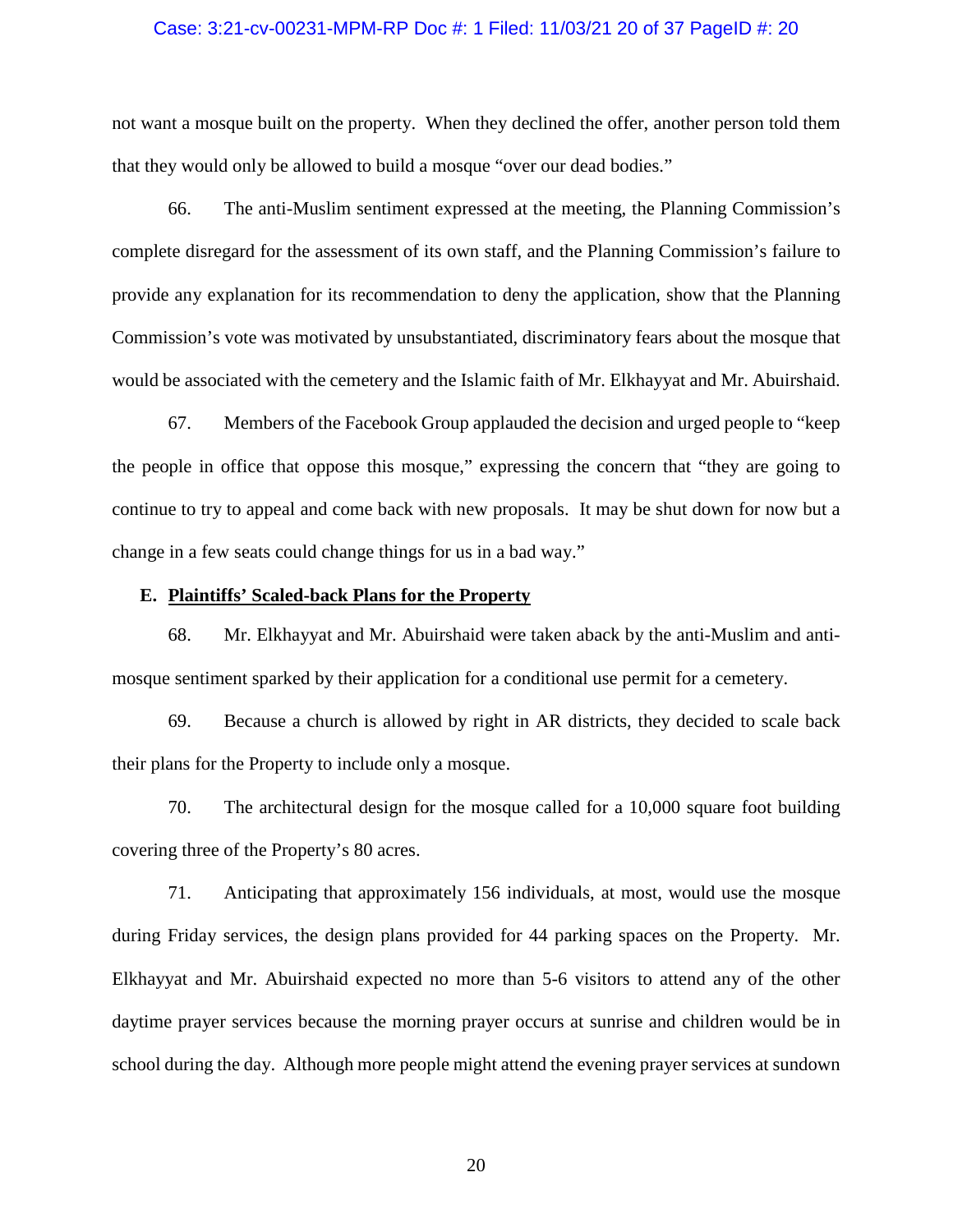# Case: 3:21-cv-00231-MPM-RP Doc #: 1 Filed: 11/03/21 21 of 37 PageID #: 21

and 8 p.m., they expected that attendance would be less than the main Friday prayer. A rendering of the planned mosque is below.



72. To address any purported traffic concerns, the design plans included a deceleration and acceleration lane for traffic along the southern border of the property on Church Road, which can be seen in the drawing below.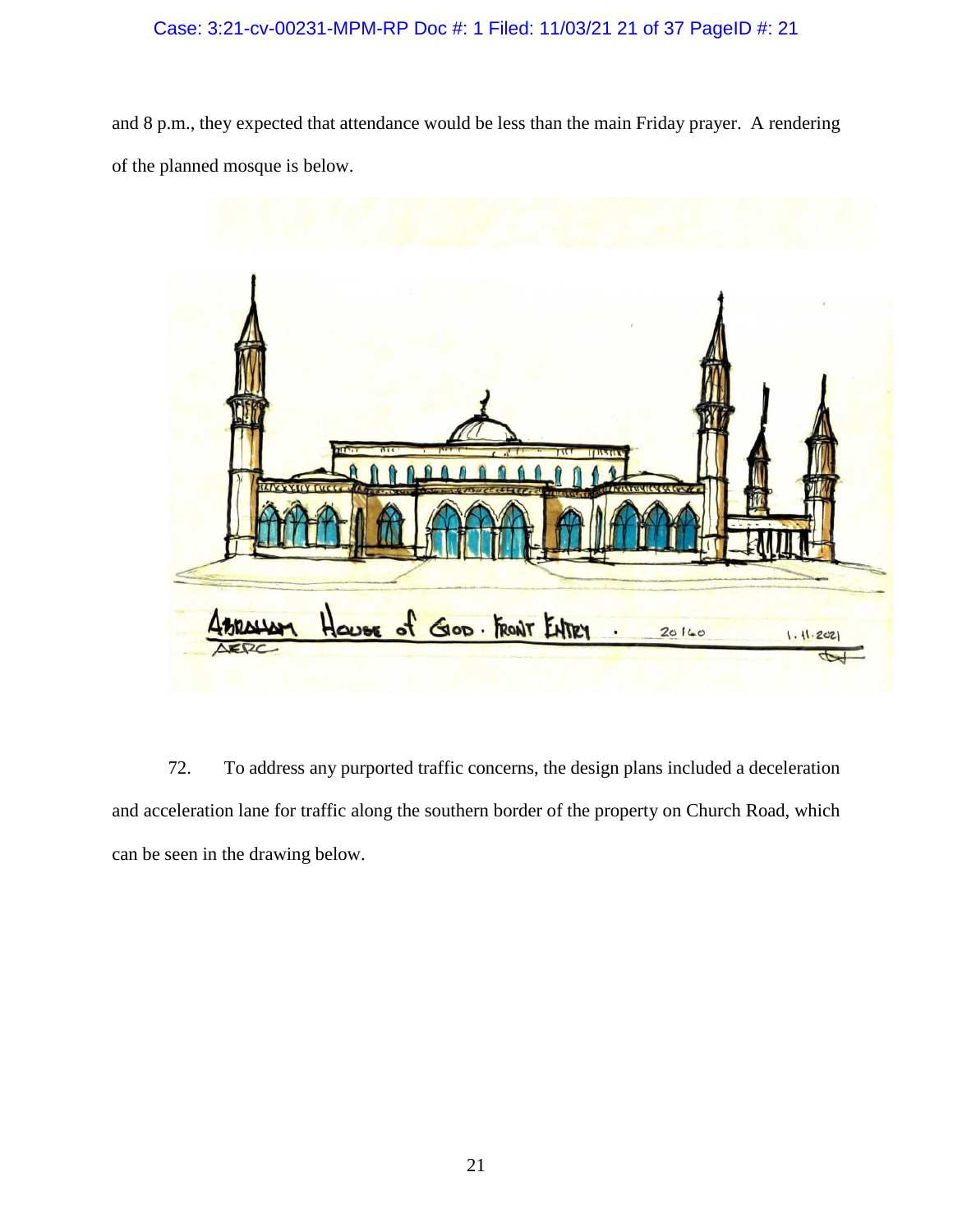Case: 3:21-cv-00231-MPM-RP Doc #: 1 Filed: 11/03/21 22 of 37 PageID #: 22



73. As shown above, the mosque will largely be screened behind existing or newly planted trees. The design plans did not include any outdoor loudspeakers or other noiseamplification features.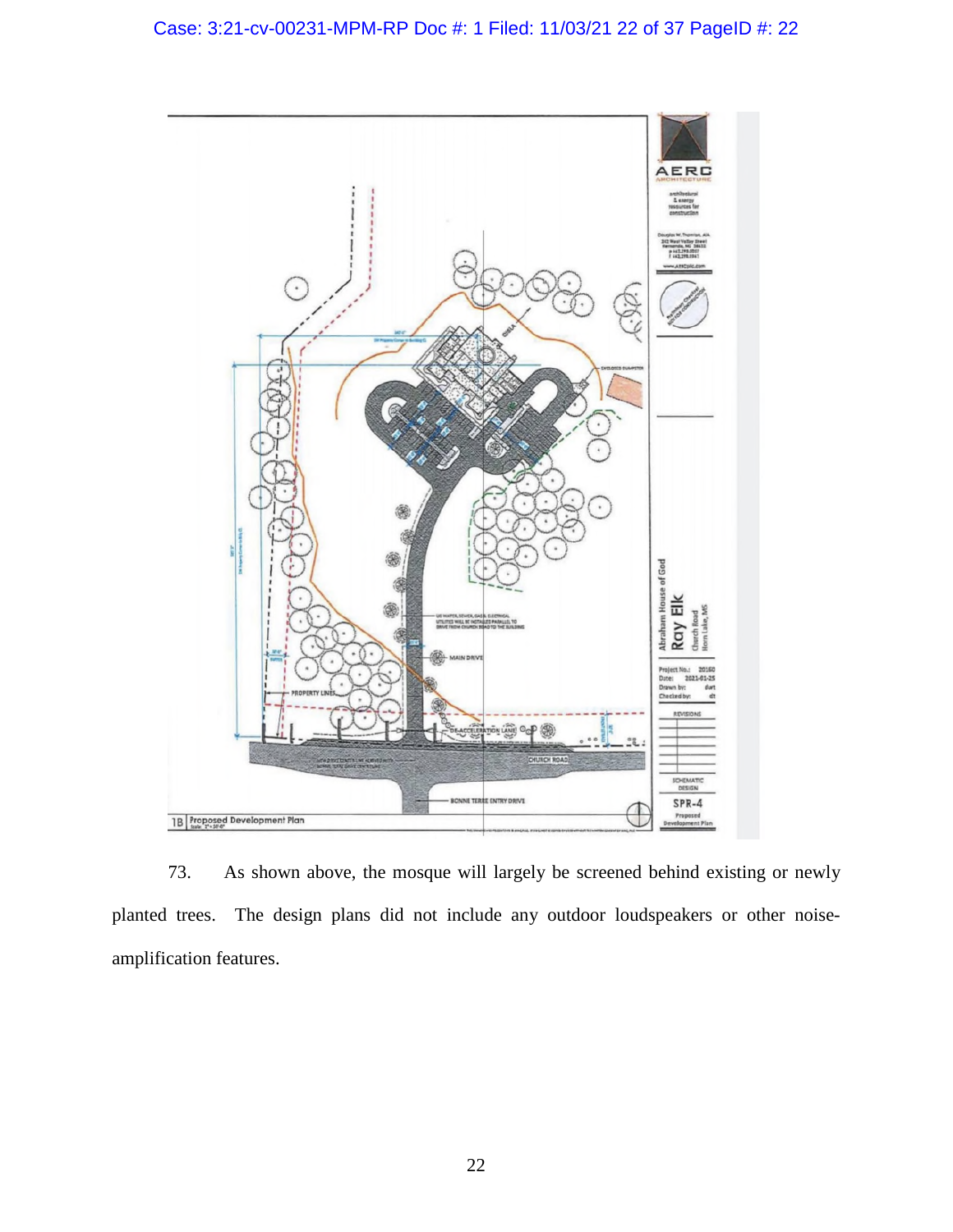### **F. Plaintiffs' Site Plan Review Application to the Planning Commission**

74. Although the proposed mosque qualifies as a church that is permitted by right in the zone where the Property is located, Mr. Elkhayyat and Mr. Abuirshaid were still required under Horn Lake's Code of Ordinances to seek approval of a site plan for the mosque.

75. In his capacity as member of MR Property LLC, the property owner, and President of the Abraham House of God, Mr. Elkhayyat filed a Site Plan Review Application with the Planning Commission on February 8, 2021.

76. In reviewing a site plan, the Planning Commission is required to determine whether the proposed development "maintains a reasonable relationship to adjacent land use, and is conducive to the proper development of the City . . . to promote the health, safety, comfort, general welfare, and prosperity of the community."<sup>18</sup>

77. The Planning Commission has the authority to impose conditions on site plan approval.

78. A Planning Commission Staff Report analyzing the Site Plan Review Application stated that "the site plan is in compliance with the zoning ordinance, as churches are permitted by right in AR." The Staff Report further noted that "the site provides for 44 parking spaces – more than the required 39 – to accommodate a maximum occupancy of 156. The proposed mosque also meets the setback requirements, natural buffering, architectural review standards, and includes deceleration lanes in both directions to mitigate traffic concerns." The Staff Report concluded that "the applicant has met or exceeded minimum requirements."

 $18$  Code of Ord. App. A, Art. V, N.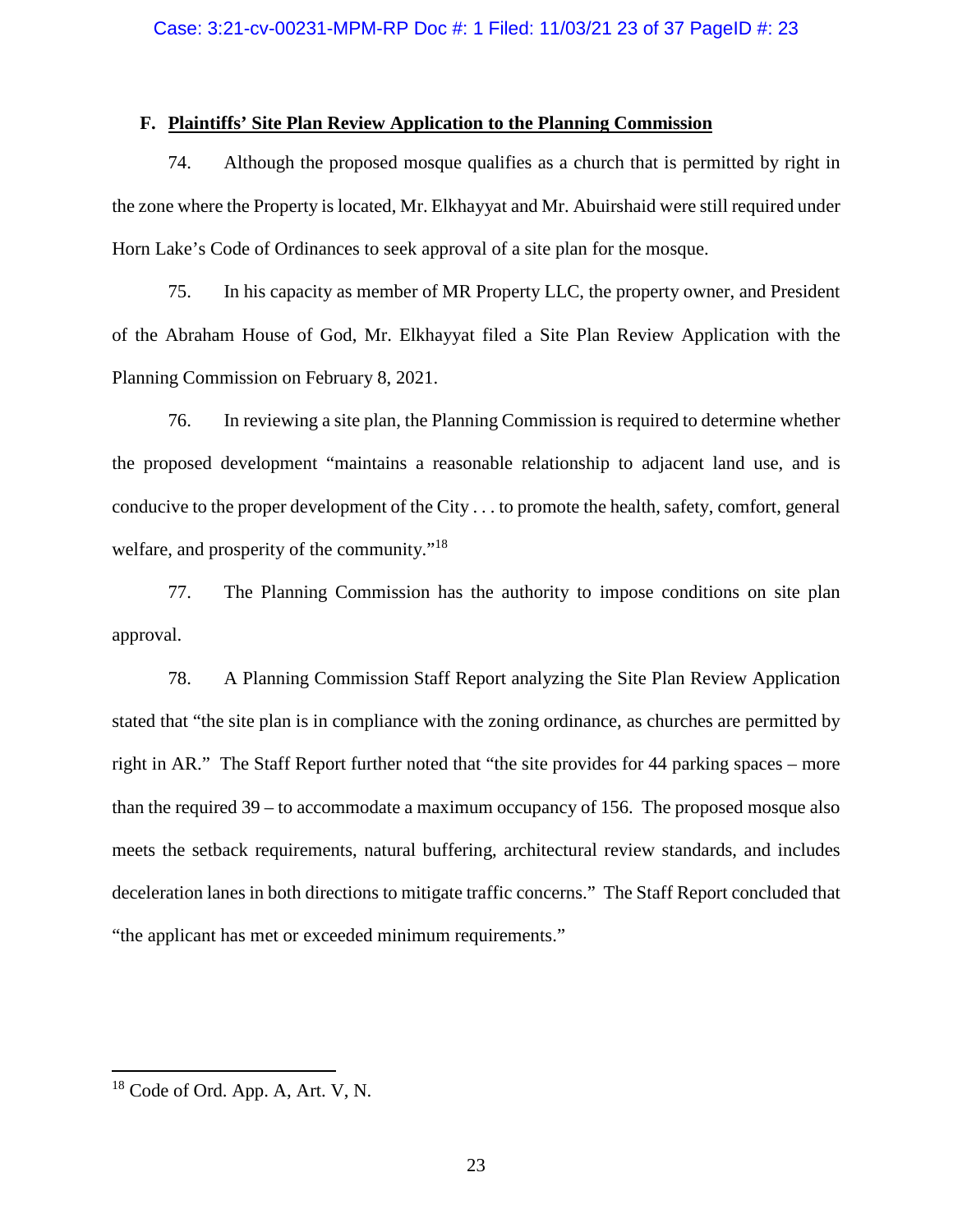### Case: 3:21-cv-00231-MPM-RP Doc #: 1 Filed: 11/03/21 24 of 37 PageID #: 24

79. On February 22, 2021, the Planning Commission considered the Site Plan Review Application.<sup>19</sup> Douglas Thornton, the architect who designed the mosque, provided an overview of the design plans to the Commission, noting that the plans met or exceeded all legal requirements and that there would be no loudspeakers installed or used.

80. As with the Planning Commission meeting on August 31, 2020, the February 22 meeting included an unusually large audience of approximately sixty residents and devolved into a litany of veiled and explicit anti-Muslim complaints.

81. One resident claimed that "they [the Muslim applicants] are not subject to our laws, they're subject to their laws."

82. An adjacent property owner, emphasized that "this is being referred to as a church, which it is not. It's a mosque. So we need to be clear about that."

83. Multiple residents raised concerns about noise generated by outdoor loudspeakers projecting the call to prayer throughout the day, despite the fact that the site plan did not feature any outdoor loudspeakers and that Mr. Thornton repeatedly assured those in attendance that there would be no outdoor loudspeakers on the Property. One resident stated that "it is not against the law in the United States for a mosque to have loudspeakers, and all you have to do is Google and there are so many lawsuits in the United States against sound." The resident claimed that loudspeakers on the Property would broadcast the call to prayer as early as 3:30 a.m. and as late as 10:30 p.m. Referring to a nearby public school, another local resident stated that he would "hate to see our students over there having to hear these speakers blaring down."

<sup>&</sup>lt;sup>19</sup> A partial video recording of the Planning Commission meeting is available on the City's Facebook page. *See* City of Horn Lake, MS, *Planning Meeting 2-22-21*, Facebook (Feb. 22, 2021), https://fb.watch/91ccGJe65j/ (last visited Nov. 2, 2021).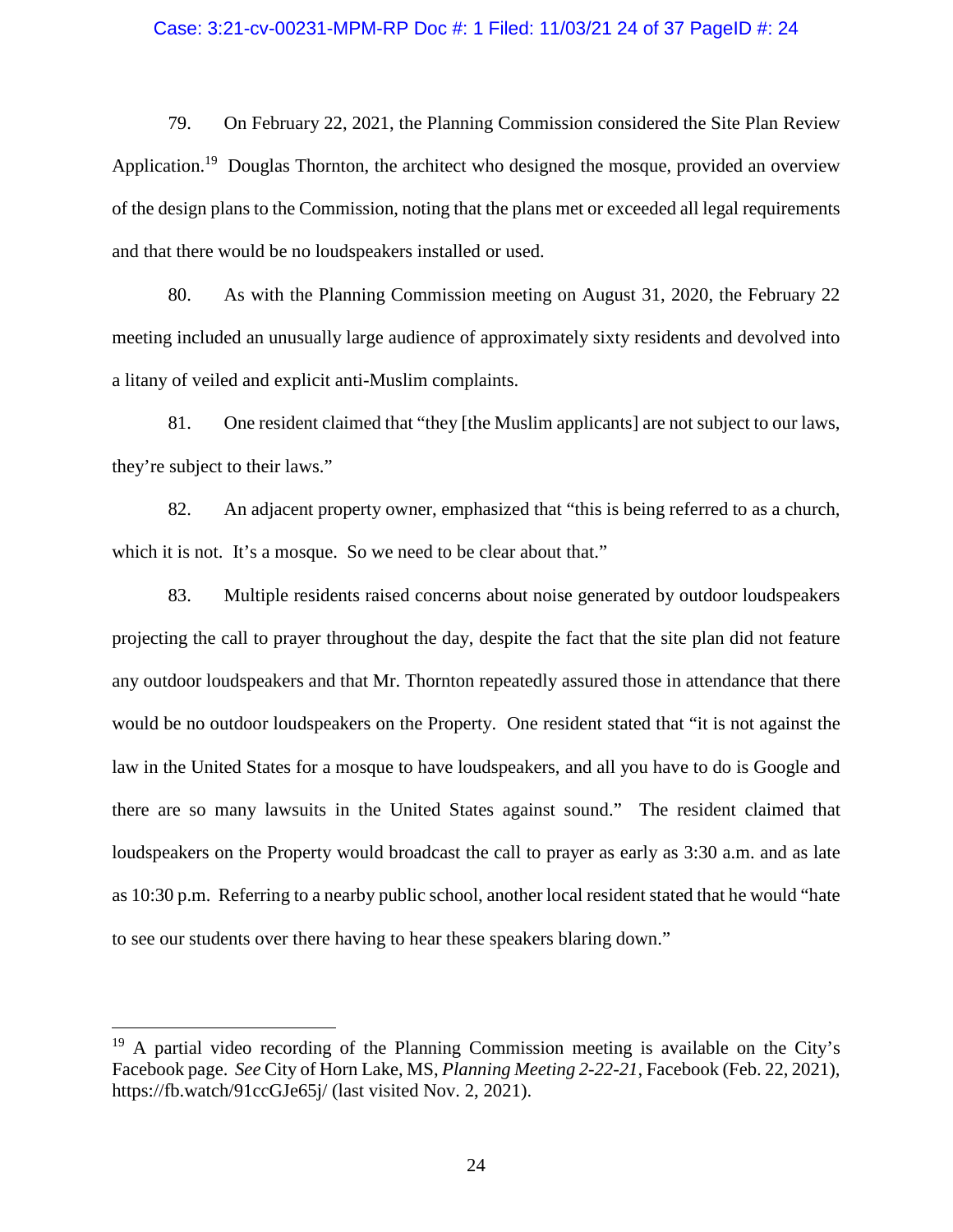### Case: 3:21-cv-00231-MPM-RP Doc #: 1 Filed: 11/03/21 25 of 37 PageID #: 25

84. Other residents repeatedly implied that Mr. Elkhayyat and Mr. Abuirshaid were untrustworthy, with one stating "we've been deceived, we've been lied to" and another alleging that the revisions in the site plan were "smoke and mirrors." These residents claimed that Mr. Elkhayyat and Mr. Abuirshaid had an ulterior plan, and that the site plan was a "springboard" to building a school—presumably an Islamic religious school, or madrassa—on the Property. In reality, Mr. Elkhayyat and Mr. Abuirshaid had never submitted an application to develop a school on the Property, and a school was not before the Planning Commission for review.

85. Without presenting any evidence, an adjacent property owner stated that Church Road already struggled with traffic capacity and that the development proposed by the mosque's site plan could grow and create traffic problems. The same resident also stated that a large subdivision would be more beneficial to the area without explaining why this subdivision would not create the traffic problems he assumed a mosque would.

86. At the end of the public-comment period, now-former Planning Commissioner Larry Ray made a motion to deny the application based on "majority rules." Chairman Danny Klein, who has since been elected to the Board of Aldermen, suggested that the reason for the denial be "more of a safety reason for the surrounding neighborhoods," but the motion was not amended. The Planning Commission voted unanimously to deny the application but provided no reasoning for its denial.

87. Although it had the authority to do so, the Planning Commission did not consider a conditional approval of the site plan, which would have allowed Plaintiffs to address any legitimate concerns that the Commission may have had without shutting down the project entirely.

88. In fact, the Planning Commission has previously approved site-plan applications for non-religious applicants even when the plans presented did not fully meet all requirements. In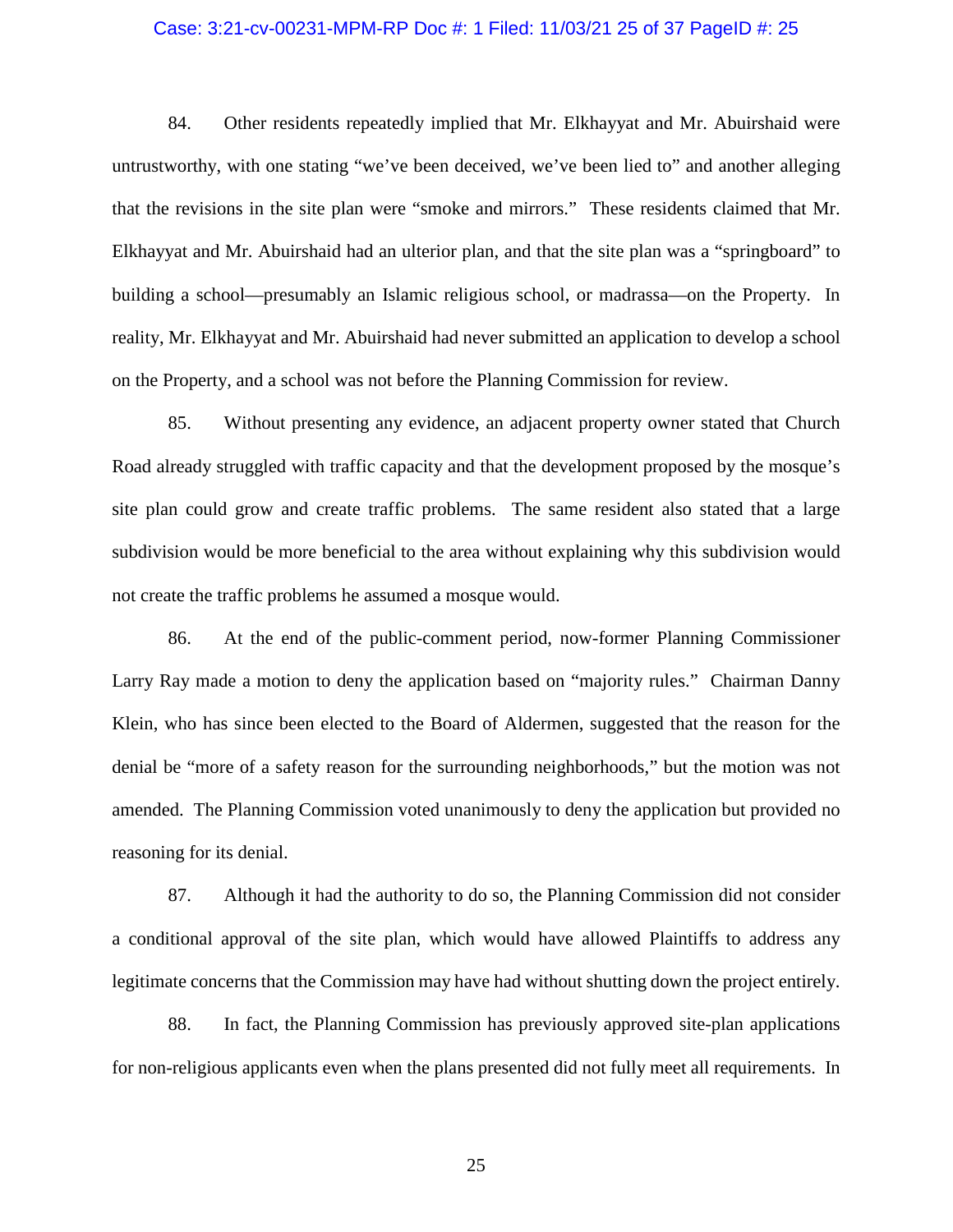### Case: 3:21-cv-00231-MPM-RP Doc #: 1 Filed: 11/03/21 26 of 37 PageID #: 26

those instances, the Commission identified any shortcomings or concerns with the plan and granted approval subject to certain conditions being met.

89. For example, at its August 26, 2019, meeting, the Commission considered Case No. 1920 for site-plan approval of an automobile repair shop to be located on a vacant property that had previously been occupied by a church. The property was zoned for "Agricultural Residential" and is located less than five miles from the Property for the proposed mosque. The repair shop site-plan application failed to include plans for drainage and stormwater. In addition, the dimensions of the parking spaces included in the plans did not comply with city standards. Nevertheless, the Planning Commission voted to approve the proposed site plan, subject to three conditions: (1) "Drainage and Stormwater [must be] addressed before a grading permit is issued"; (2) "[A] Conditional Use permit must be obtained if there is to be outside storage"; and (3) "Parking dimensions are [to be] corrected to comply with the Zoning Ordinance standards."

90. At its July 29, 2019, meeting the Commission granted site-plan approval for an Adult Independent Living Facility to be located about five miles away from the Property for the proposed mosque. The proposed facility included two four-story buildings, with 100 units each, for a total of 200 units. Although Horn Lake law requires 400 parking spaces to be allocated for a project of this size, the site plan noted that only 356 spaces would be available. Nevertheless, the Commission voted in favor of the site plan, subject to two conditions—that, before approval of "Construction Drawings," the applicant apply for variances "for deficiency in parking" and "Building Height."

91. At its January 27, 2020, meeting the Commission approved a proposed site plan for an industrial warehouse, despite significant, well-documented traffic concerns at the location. After a Commissioner asked "if it would be doable to add a deceleration lane between the two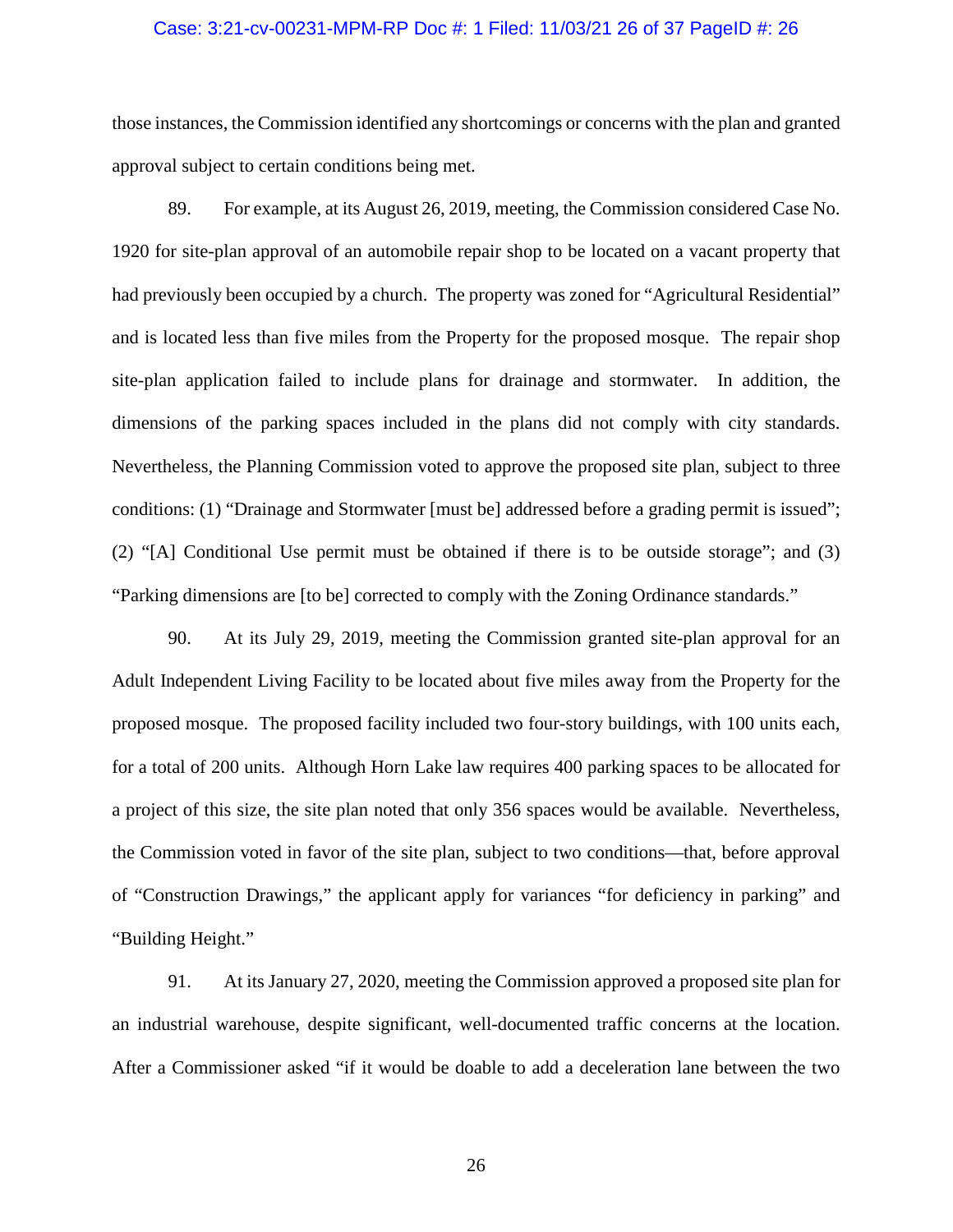### Case: 3:21-cv-00231-MPM-RP Doc #: 1 Filed: 11/03/21 27 of 37 PageID #: 27

entrances" for the warehouse, the applicant agreed to do so. The Commission then voted unanimously to approve the site plan, as long as "[a] deceleration lane, between the two entrances on Nail Rd., is added to the site plan and will be subject to City Engineer approval."

92. Like its denial of a conditional-use permit for the religious cemetery, the Planning Commission's decision to outright deny approval for the mosque site plan was not motivated by any compelling, or even legitimate, concerns. Instead, it was based on anti-Muslim animus.

### **G. Appealing the Planning Commission's Decision to the Board of Aldermen**

93. Planning Commission decisions regarding site-plan applications are final unless appealed to the Governing Authority within ten days of the decision. The Governing Authority has "final authority with regard to all matters involving the Zoning Ordinance," including hearing and deciding appeals from Planning Commission actions.

94. Following the Planning Commission's denial of approval for the site plan, the Abraham House of God and Mr. Elkhayyat appealed the decision to the Board of Aldermen.

95. Some residents communicated with the Mayor in advance of the meeting to express their opposition. For example, on March 1, 2021, a resident sent an email to the Mayor stating: "I hope that all members of the Horn Lake Board understand that this is a Muslim Mosque. It is not a Church by any definition and it will be used by Muslims. I am not trying to tread on the freedom of religion or discriminate because of any one religion, however this project will not benefit Horn Lake or the majority of its citizens." That same email, purporting to rely on the teachings of the prophet Mohammad, added: "[T]he Christian must be aware that a Muslim can practice lying to advance Islam." In an earlier email in the chain, dated February 26, 2021, the same resident declared: "We do not want our community fostered into a [M]uslim community and that is what will happen." Mayor Latimer responded to the email by thanking the resident and describing the email as "informative."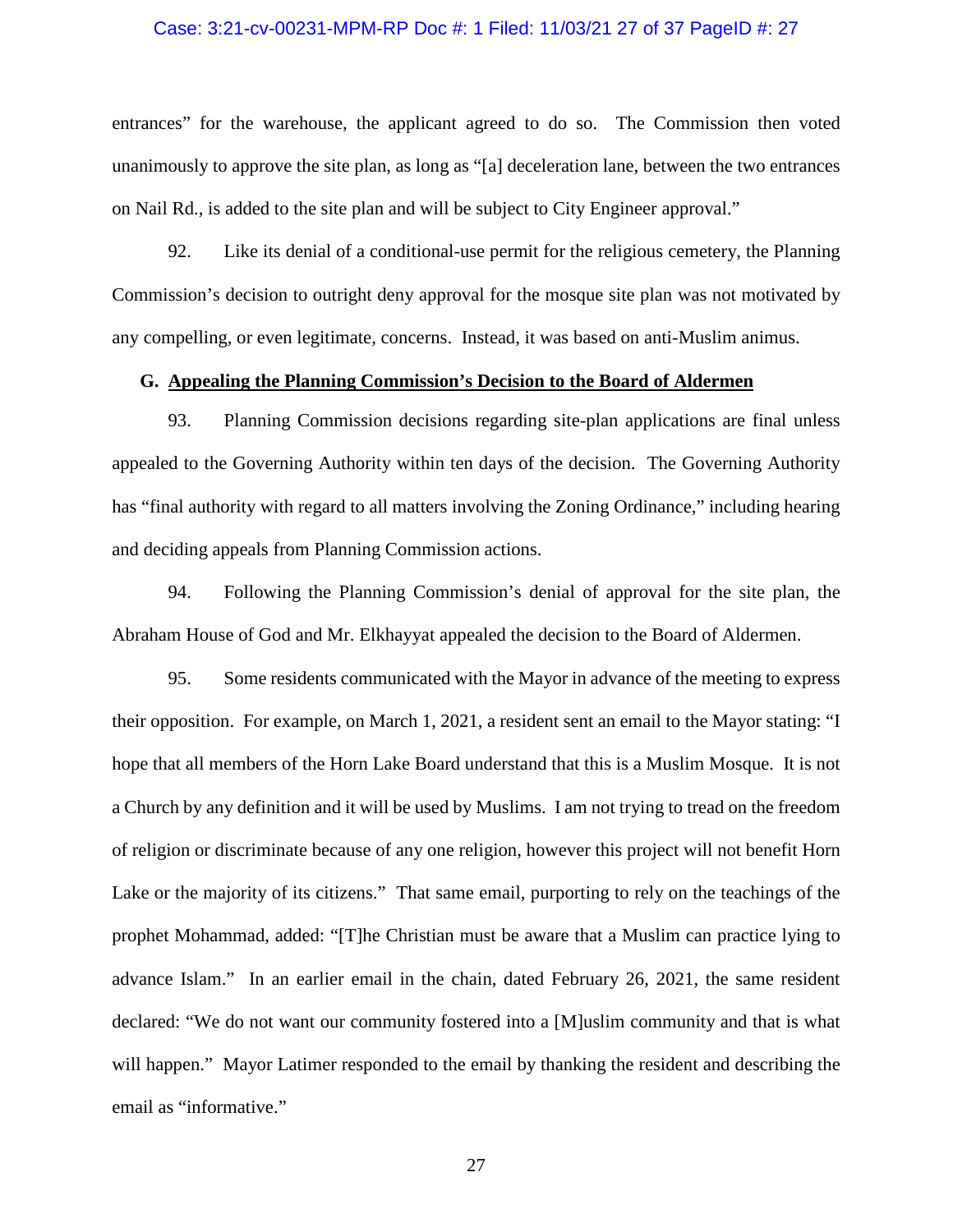### Case: 3:21-cv-00231-MPM-RP Doc #: 1 Filed: 11/03/21 28 of 37 PageID #: 28

96. The Board heard the appeal at its meeting on April 20, 2021.<sup>20</sup> Approximately 80 residents attended the meeting—far more than usual.

97. At the meeting, Barry Bridgforth, an attorney retained by Mr. Elkhayyat, MR Property, and the Abraham House of God, emphasized that a church, as defined by the City Code of Ordinances, is a permitted use by right on an AR-zoned property. Mr. Bridgforth also reminded the Aldermen that the February 22 Planning Commission Staff Report had concluded that the mosque site plan met all Horn Lake requirements for parking, travel, setbacks, and zoning.

98. As he did at the Planning Commission, Mr. Thornton then provided an overview of the design plans for the mosque. In response to questions from Mayor Latimer and others regarding traffic, he pointed to the acceleration and deceleration lanes featured in the site plan. The design matched a similar measure that the Bonne Terre Inn, the event and wedding venue across the street from the Property on Church Road, had taken to alleviate any traffic concerns.

99. During Mr. Thornton's presentation, Alderman John E. Jones, who has since stepped down from the Board, asked about fire sprinklers and declared, out of the blue (the subject had not come up previously), that the "water there is not sufficient to sprinkle that building." He offered no evidence to support this claim, and neither the Planning Commission staff nor the Planning Commission had raised any concerns about the City water main's ability to sufficiently support fire sprinklers in the building. The Planning Commission also had not raised any water capacity concerns with regard to the Turkey Creek Subdivision it had preliminarily approved, which would have involved many more buildings  $(24$  homes were proposed).

 $20$  A video recording of the Board of Aldermen meeting is available on the City's Facebook page. *See* City of Horn Lake, MS, *Board Meeting 4-20-21*, Facebook (Apr. 20, 2021), https://fb.watch/91cgo2iZIi/ (last visited Nov. 2, 2021).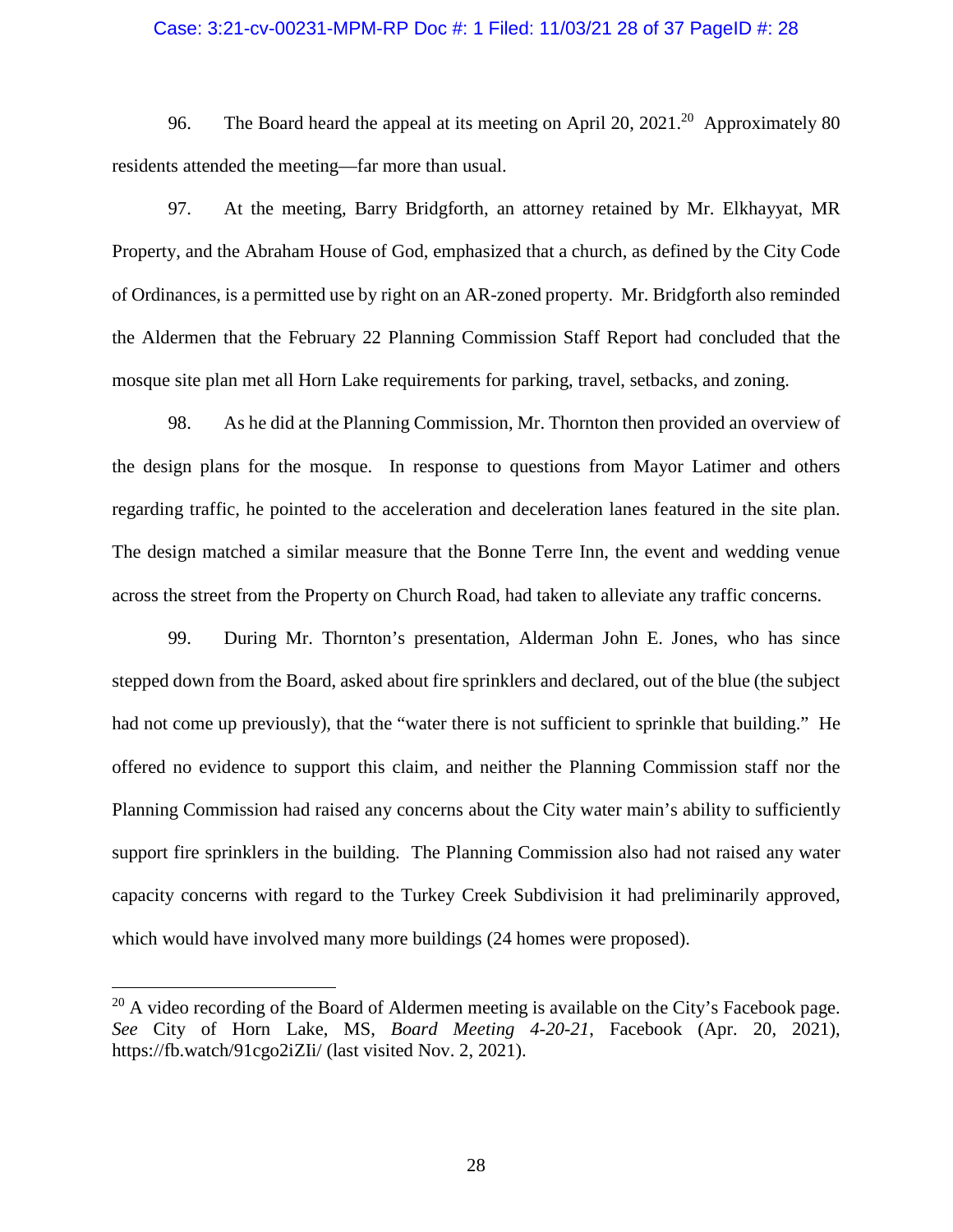### Case: 3:21-cv-00231-MPM-RP Doc #: 1 Filed: 11/03/21 29 of 37 PageID #: 29

100. Mr. Thornton responded that the building would "get water from the mains" and that the builders would "look at bringing in the proper main" — a standard way of bringing water to a property. But Alderman Jones again dismissively insisted, with no evidence, that "[t]he water mains that are there are not sufficient to support that building there, period." Alderman Jones also stated, without citing any evidence, that the mosque site plan would violate local noise ordinances.

101. As Mr. Elkhayyat took over answering questions, Alderwoman LaShonda Johnson asked him about expected noise on the Property. Mr. Elkhayyat explained that the mosque would not generate any outdoor noise and compared it to a Christian church, in which a priest or minister would be inside leading prayer services but noise would not travel outside the building, which itself would be hundreds of feet from the road and significantly further from any structure on any neighboring property. Mr. Elkhayyat confirmed that there would be no loudspeakers and that the call to prayer would not be broadcast outside of the mosque.

102. Mr. Elkhayyat also explained that he did not expect traffic to increase significantly due to the mosque. As he noted, the most traffic to be expected at any time would be during the main Friday prayer service from 12 p.m. to 1 p.m., when 30-40 cars, at most, would enter and exit the Property via the acceleration and deceleration lane. The rest of the day, there would be no more than five or six people entering and exiting for any one prayer service. Mr. Elkhayyat contrasted this number to the formerly planned Turkey Creek subdivision, which had received preliminary approval from the Planning Commission. He estimated that the residential subdivision would have led to substantially more cars going in and out of the Property on a regular basis throughout the day.

103. Alderman Donnie "Chigger" White, who has since stepped down from the Board of Aldermen, next questioned Mr. Elkhayyat about his future plans for the Property. Mr. Elkhayyat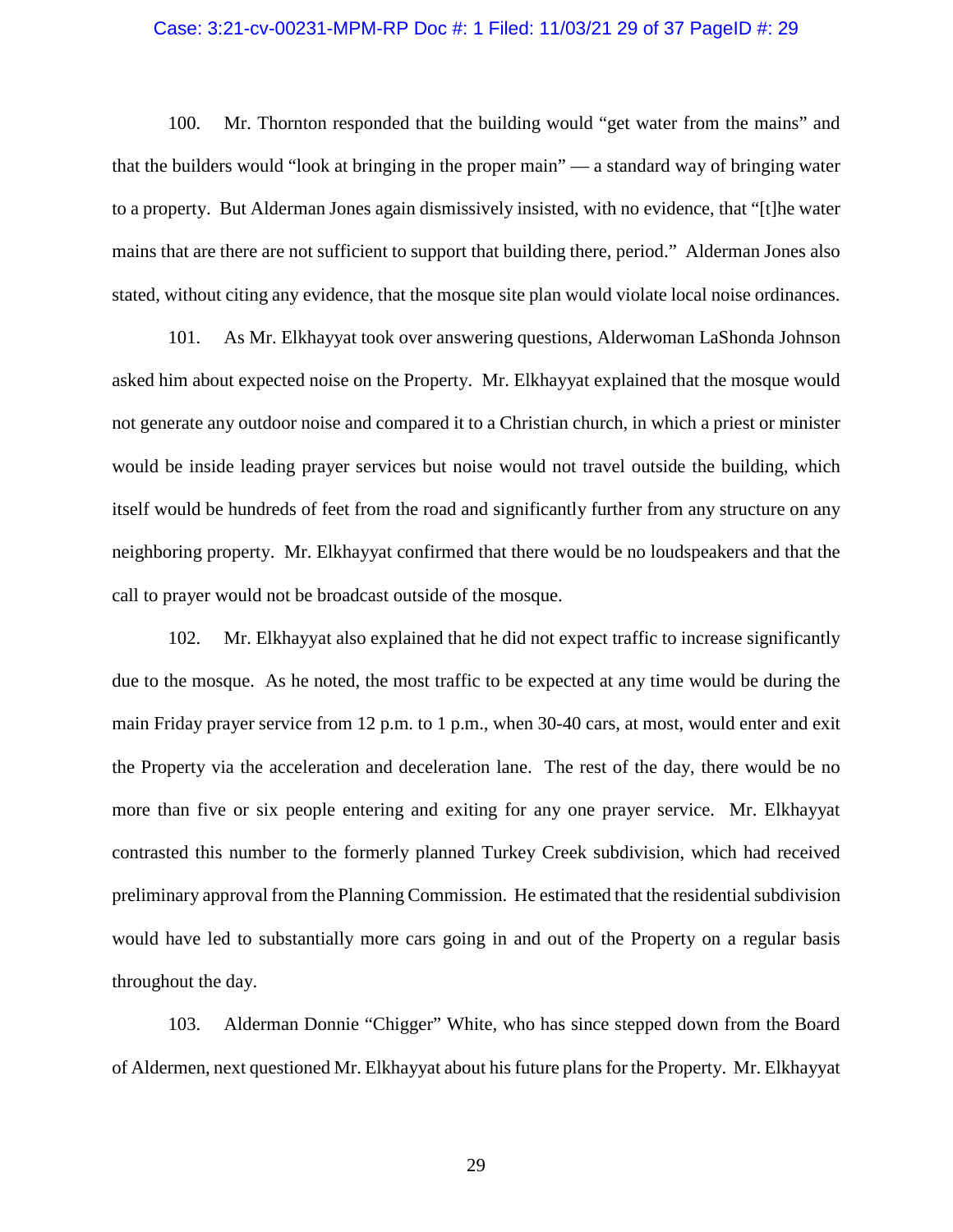### Case: 3:21-cv-00231-MPM-RP Doc #: 1 Filed: 11/03/21 30 of 37 PageID #: 30

explained that he had no other plans for the rest of the Property for the next four to five years. Alderman White responded: "That's strange, 79 acres to put a three-acre church on, you know, that's not very good business there." He further asserted that Mr. Elkhayyat "must have something on the horizon that [he is] not wanting us to know about." The community members in attendance burst out in applause.

104. Though he had no legal obligation to do so, Mr. Elkhayyat offered to guarantee in writing that they would dedicate the entire acreage of the Property to the mosque and that they would not develop anything else on the Property within the next four to five years. And Alderwoman Johnson explained to those in attendance that, even if Plaintiffs were to plan other buildings for Property beyond the mosque, they would not be able to do so without further approval from the City.

105. After Mr. Thornton and Mr. Elkhayyat finished answering questions, Alderman Jones made a motion to deny approval for the site plan. He offered not a single reason in support of the motion. City attorney Billy Campbell then interrupted before the Board could vote, but after the motion had been seconded by Alderman White, and advised that the motion should include one or more reasons for the denial. Alderman Jones then offered three reasons for denial, citing noise, water supply, and traffic hazards—all of which were either unsubstantiated or addressed by the proposal. He then concluded his motion with a fourth reason: "We've got a school right down the road. They say that they're not going to do this, but they've got lawsuits all over the country that are unsettled because of the noise. *And if you let them build it, they will come. So I think we need to stop it before it gets here.*"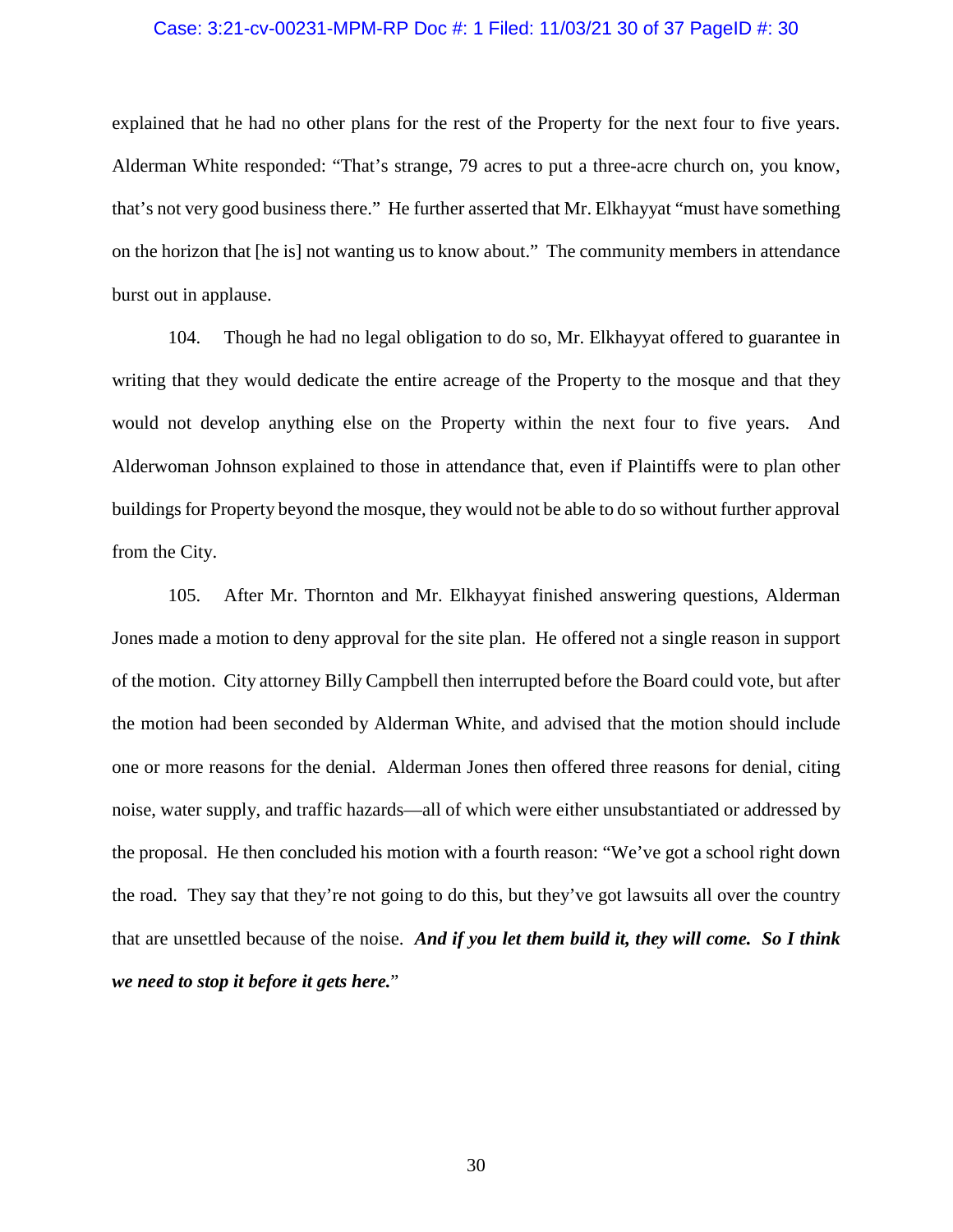### Case: 3:21-cv-00231-MPM-RP Doc #: 1 Filed: 11/03/21 31 of 37 PageID #: 31

106. Alderman White renewed his second of the motion. The Board then approved the motion to deny the site plan, with five Aldermen voting to reject the appeal and only Alderwoman Johnson voting in favor of the appeal.

107. The Board's final written order, dated April 20, 2021, and signed by Mayor Latimer, stated that the Board had affirmed the "Planning Commission decision . . . for denial of the site plan for the Abraham House of God because the proposed use will violate the city's noise ordinance, the water main serving the property is not of sufficient size and has insufficient pressure to sprinkle the proposed building, and due to increased traffic hazards." It omits mention of the fourth, and one genuine, reason given for denial: *"[I]f you let them build it, they will come. So I think we need to stop it before it gets here.*"

108. The Board did not present any evidence to support the reasons cited in its order affirming the Planning Commission's decision.

109. The Abraham House of God mosque would not violate any city noise ordinance.

110. The Abraham House of God mosque would be able to adequately ensure that its fire sprinklers are operable and compliant with all relevant codes.

111. The Abraham House of God mosque would not pose a traffic hazard.

112. Even if any of these concerns were genuine and legitimate, the Board could have issued a conditional approval for the site plan and required Plaintiffs to address any concerns to the Board's satisfaction. Instead, the Board outright denied approval for the site plan.

113. The Board's unsubstantiated reasons for denial of the site plan were pretextual. The Board's decision was based on an anti-Muslim animus and discrimination.

114. Following the Board's decision, a member of the "Turkey Creek Development" Facebook Group shared an article from a website praising Horn Lake for shutting down the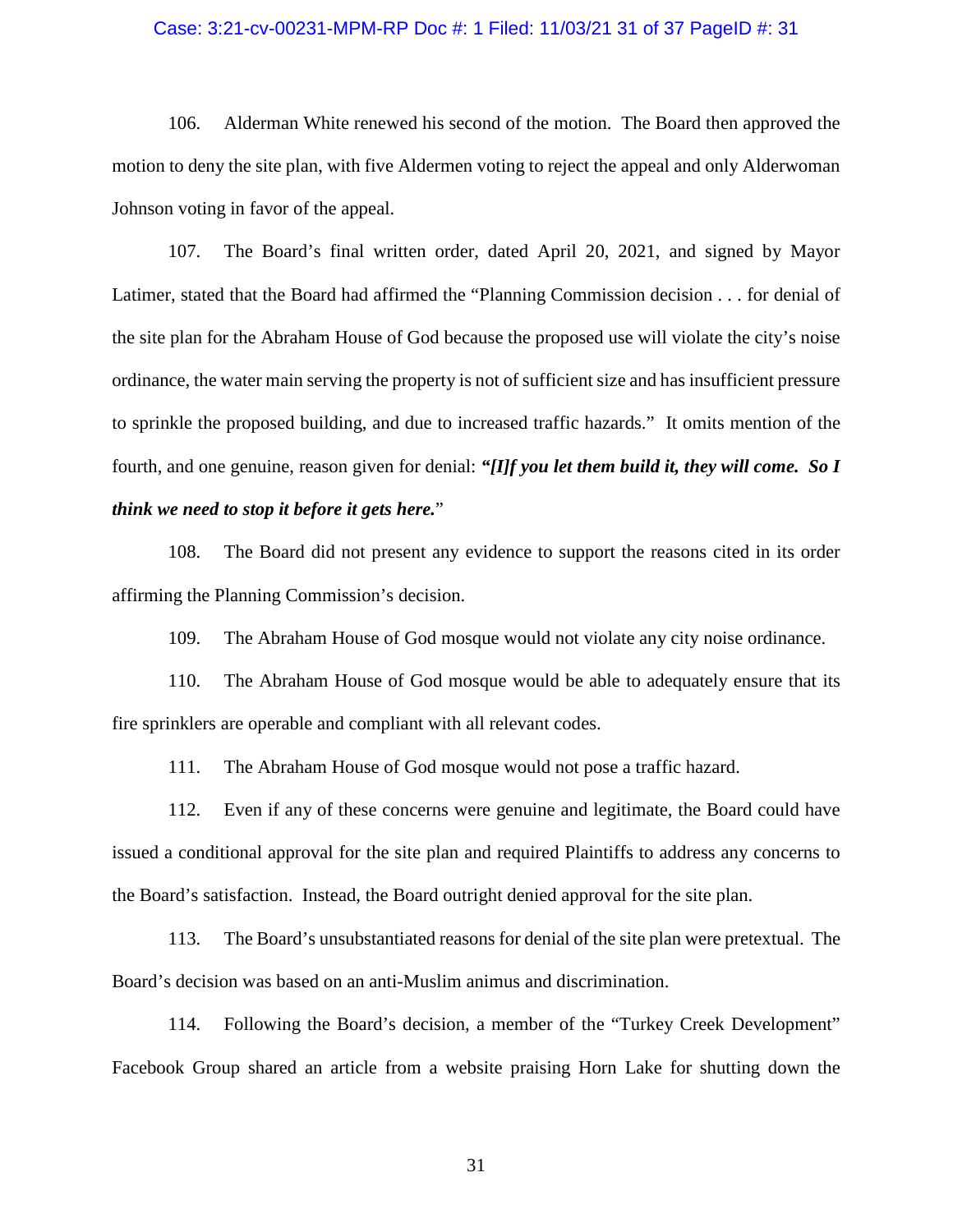### Case: 3:21-cv-00231-MPM-RP Doc #: 1 Filed: 11/03/21 32 of 37 PageID #: 32

proposed mosque. The member wrote "since CAIR [Council on Islamic Relations] is involved you know the mosque will be terrorist recruiting . . . they lie constantly." Alderman Michael Guice, who voted to deny the appeal, was a member of the Facebook group; he was periodically tagged in posts by other members, and he commented on various posts.

115. Moreover, following the denial of the site-plan application, Alderman Jones told The Commercial Appeal newspaper: "I don't care whether it's federal law or violation of whatever, the thing is it's unsafe for the people to build that mosque there. It's grossly out of character for that neighborhood. It's dangerous for the traffic to be on that road. Nobody wants the noise that's gonna come with it." He added: "I don't care what they say, their religion says they can lie or do anything to the Jews or gentiles because we're not Muslims." Alderman Jones further stated: "The bottom line is there are people we're still in war with over there that are Muslim and we've got people coming back, vets from over there, that don't want to see that stuff, don't want to hear that stuff, don't want to be reminded of it."

116. Two days after the vote to block the proposed mosque, Alderman Charlie Roberts, who has since been voted out of office, had a change of heart after visiting a mosque in nearby Memphis. Alderman Roberts told the Mississippi Free Press that he had overheard another Alderman saying publicly "[w]e don't want those people here." Alderman Roberts admitted that the Board had "stepped over the line" by discriminating against Plaintiffs "because they're Muslims." Alderman Roberts subsequently phoned Mr. Elkhayyat to apologize for the manner in which the Board had treated Mr. Elkhayyat and for voting against the site plan for the mosque. He also texted with Mr. Elkhayyat, including the following message:

M-Muslims D-Deserve W-Worship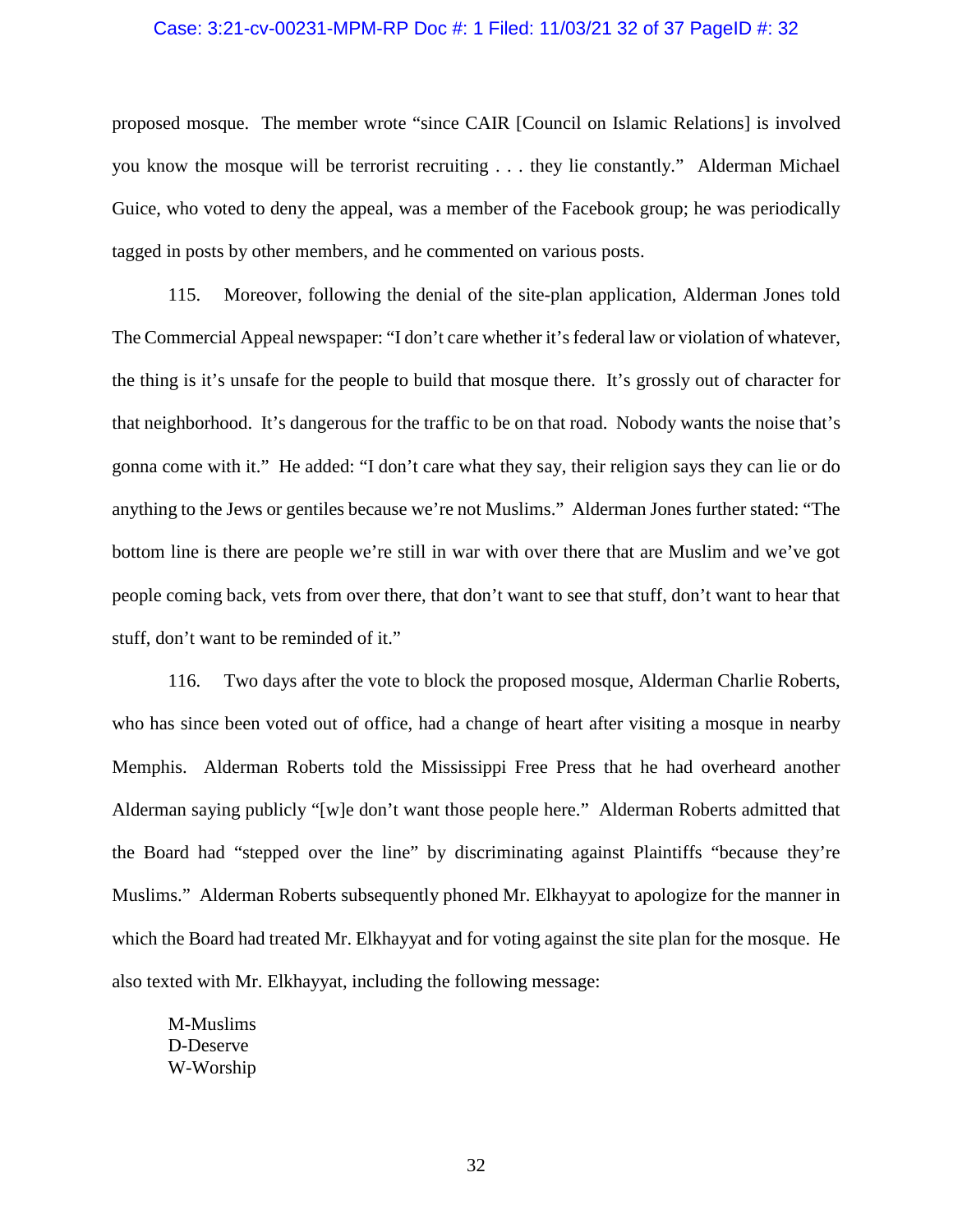### **CAUSES OF ACTION**

### **FIRST CAUSE OF ACTION**

### **Violation of RLUIPA, 42 U.S.C. § 2000cc(a) (Substantial Burdens)**

117. Paragraphs 1 through 116 are incorporated by reference as if set forth fully herein. 118. Under Section 2000cc(a)(1) of RLUIPA, the government may not "impose or implement a land use regulation in a manner that imposes a substantial burden on the religious exercise of a person, including a religious assembly or institution, unless the government demonstrates that imposition of the burden on that person, assembly, or institution (A) is in furtherance of a compelling governmental interest; and (B) is the least restrictive means of furthering that compelling governmental interest."

119. In denying approval of the February 8, 2021, Site Plan Review Application for the Abraham House of God mosque, Defendants have substantially burdened Plaintiffs' religious exercise.

120. This substantial burden is imposed through the "implementation of a land use regulation or system of land use regulations, under which a government makes, or has in place formal or informal procedures or practices that permit the government to make, individualized assessments of the proposed uses for the property involved." *See* 42 U.S.C. § 2000cc(a)(2)(C).

121. This substantial burden affects, or the removal of it would affect, interstate commerce. *See id.* § 2000cc(a)(2)(B).

122. The substantial burden imposed by Defendants is not in furtherance of a compelling governmental interest, and even if it were, it is not the least restrictive means of furthering that interest.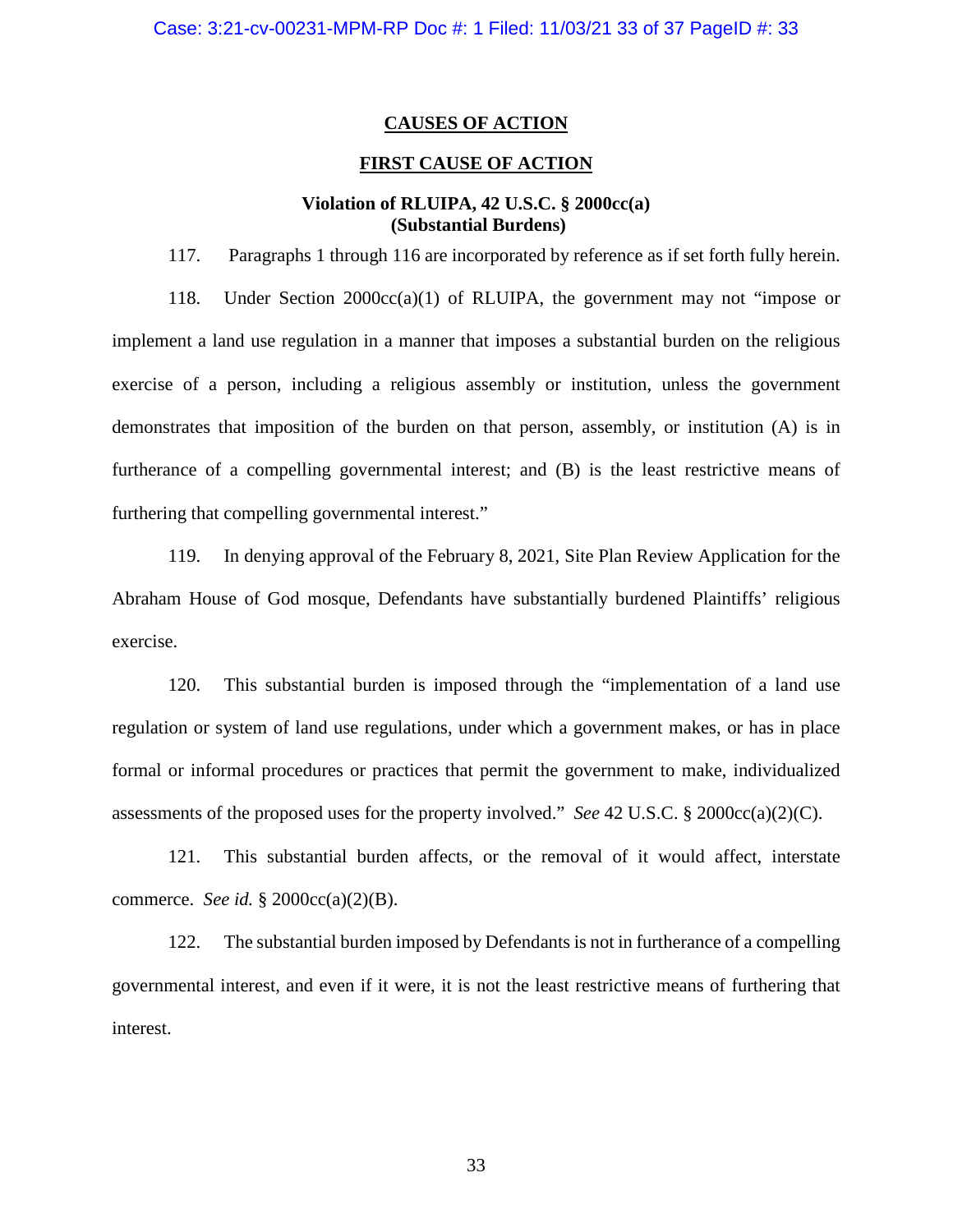### Case: 3:21-cv-00231-MPM-RP Doc #: 1 Filed: 11/03/21 34 of 37 PageID #: 34

123. Plaintiffs are entitled to declaratory and injunctive relief under this section of RLUIPA.

### **SECOND CAUSE OF ACTION**

# **Violation of RLUIPA, 42 U.S.C. § 2000cc(b)(2) (Nondiscrimination)**

124. Paragraphs 1 through 123 are incorporated by reference as if set forth fully herein.

125. Under Section 2000cc(b)(2) of RLUIPA, "[n]o government shall impose or implement a land use regulation that discriminates against any assembly or institution on the basis of religion or religious denomination."

126. Defendants have violated this section of RLUIPA by imposing and implementing a land use regulation that intentionally discriminates against Plaintiffs on the basis of religion.

127. Defendants' denial of site-plan approval for the mosque was based on anti-Muslim animus.

128. Plaintiffs are entitled to declaratory and injunctive relief under this section of RLUIPA.

### **THIRD CAUSE OF ACTION**

# **Violation of RLUIPA, 42 U.S.C. § 2000cc(b)(3)(B) (Unreasonable Limitation)**

129. Paragraphs 1 through 128 are incorporated by reference as if set forth fully herein.

130. Under Section 2000cc(b)(3)(B) of RLUIPA, the government may not impose or implement a land use regulation in a manner that "unreasonably limits religious assemblies, institutions, or structures within a jurisdiction."

131. Defendants have violated this section of RLUIPA by implementing a land use regulation that unreasonably limits a religious structure—the proposed mosque—in a zone where churches are permitted by right.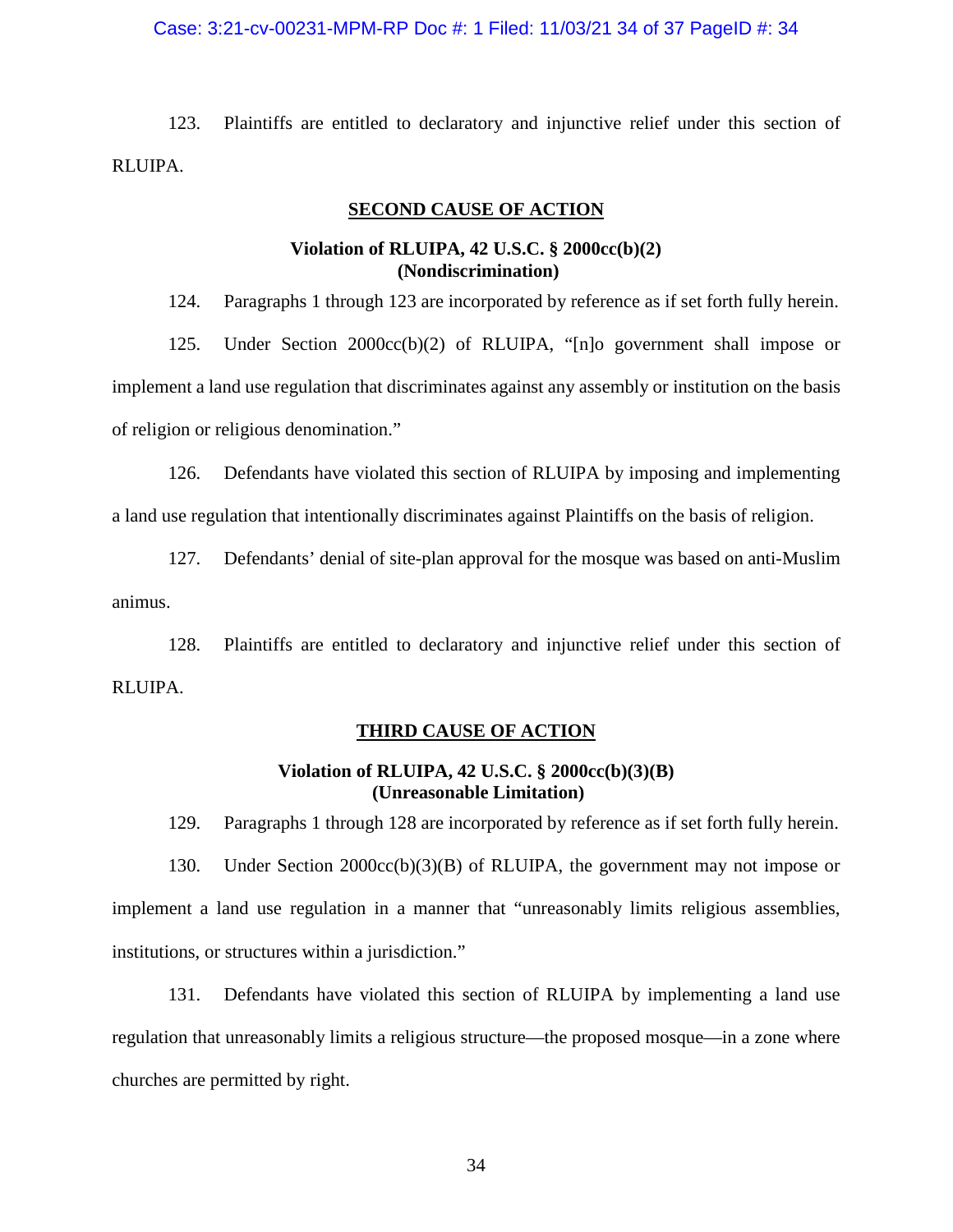### Case: 3:21-cv-00231-MPM-RP Doc #: 1 Filed: 11/03/21 35 of 37 PageID #: 35

132. Plaintiffs are entitled to declaratory and injunctive relief under this section of RLUIPA.

### **FOURTH CAUSE OF ACTION**

### **Violation of RLUIPA, 42 U.S.C. § 2000cc(b)(1) (Equal Terms)**

133. Paragraphs 1 through 132 are incorporated by reference as if set forth fully herein.

134. Under Section 2000cc(b)(1) of RLUIPA, the government may not "impose or implement a land use regulation in a manner that treats a religious assembly or institution on less than equal terms with a nonreligious assembly or institution."

135. Defendants have violated this section of RLUIPA by implementing land use regulations in a manner that treats Plaintiffs on less than equal terms than comparable nonreligious assemblies or institutions that have sought approval from the Planning Commission and/or Board of Alderman.

136. Plaintiffs are entitled to declaratory and injunctive relief under this Section of RLUIPA.

### **FIFTH CAUSE OF ACTION**

# **Violation of the First and Fourteenth Amendments Free Exercise Clause (42 U.S.C. § 1983)**

137. Paragraphs 1 through 136 are incorporated by reference as if set forth fully herein.

138. Under the Free Exercise Clause of the First Amendment of the United States Constitution, as incorporated through the Fourteenth Amendment, a state or any political subdivision thereof may not prohibit the free exercise of religion.

139. Under the Free Exercise Clause, strict scrutiny applies to government conduct that "discriminates against some or all religious beliefs or regulates or prohibits conduct because it is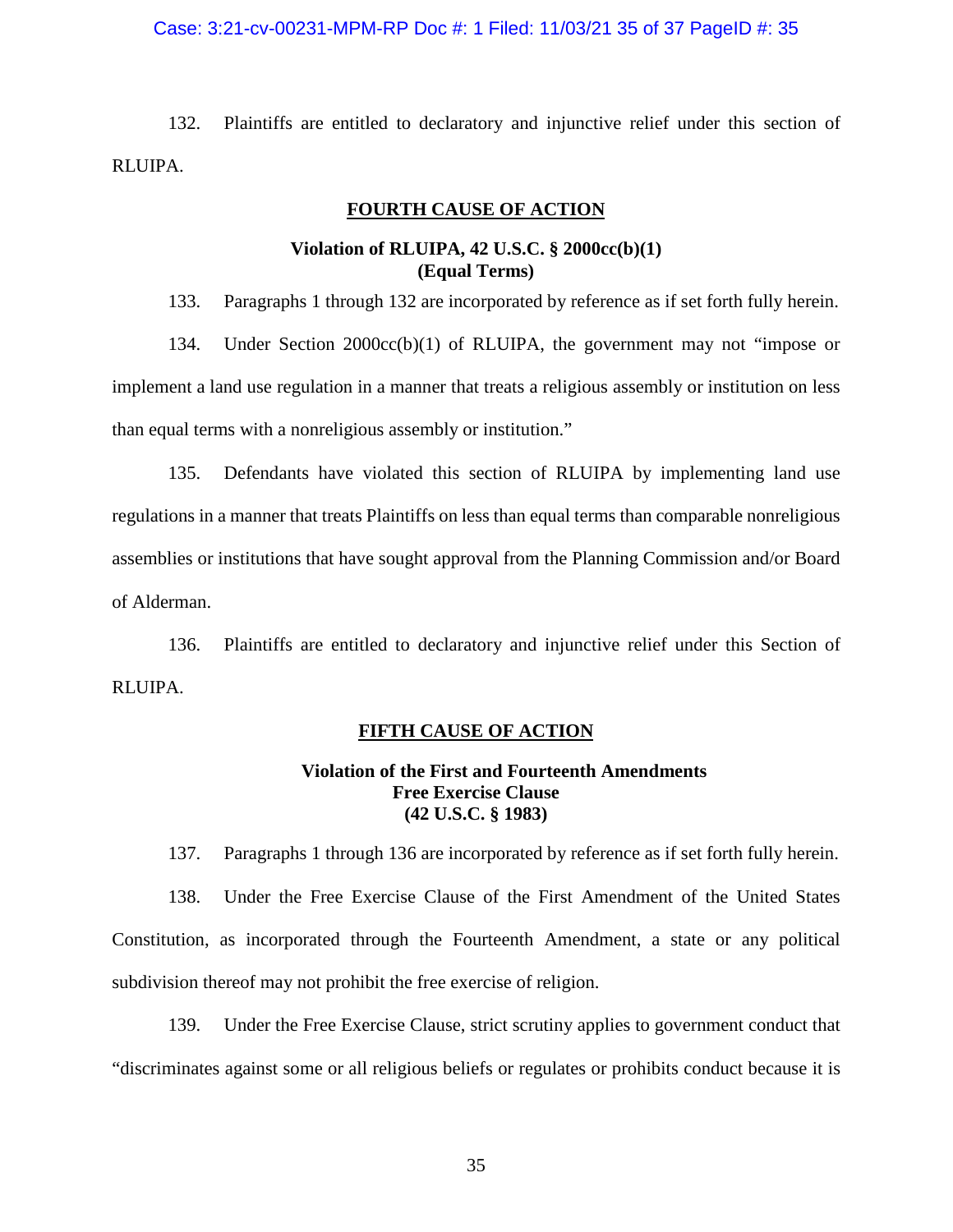### Case: 3:21-cv-00231-MPM-RP Doc #: 1 Filed: 11/03/21 36 of 37 PageID #: 36

undertaken for religious reasons." *See Church of the Lukumi Babalu Aye, Inc. v. City of Hialeah*, 508 U.S. 520, 532 (1993).

140. In committing the acts alleged above, the City, Board of Aldermen, Mayor, and Planning Commission were acting under color of state law.

141. Defendants' denial of site-plan approval for the mosque was based on anti-Muslim animus. Defendants discriminated against Plaintiffs because the proposed building at issue is associated with the Islamic faith and Islamic religious practice.

142. Defendants' denial of site-plan approval does not meet strict scrutiny: It does not further a compelling interest, and it is not narrowly tailored to achieving a compelling interest.

143. Plaintiffs have suffered injury as a result of the improper and unconstitutional actions of the City, Board of Aldermen, Mayor, and Planning Commission.

144. Plaintiffs are entitled to declaratory and injunctive relief in accordance with Section 1983.

# **PRAYER FOR RELIEF**

**WHEREFORE**, Plaintiffs pray for judgment in their favor and the following relief:

- A. An order finding and declaring that Defendants' denial of approval of the February 8, 2021, Site Plan Review Application for the Abraham House of God mosque violates RLUIPA and is, therefore, null and void;
- B. An order finding and declaring that Defendants' denial of approval of the February 8, 2021, Site Plan Review Application for the Abraham House of God mosque is unconstitutional under the First Amendment and Fourteenth Amendment to the U.S. Constitution and is, therefore, null and void;
- C. A permanent injunction ordering Defendants to grant, forthwith and no more than 10 days from the date of the Court's Order, approval for the February 8, 2021, Site Plan Review Application for the Abraham House of God;
- D. An award of attorneys' fees and costs of suit pursuant to 42 U.S.C §§ 1920 and 1988 in an amount to be determined by the Court; and